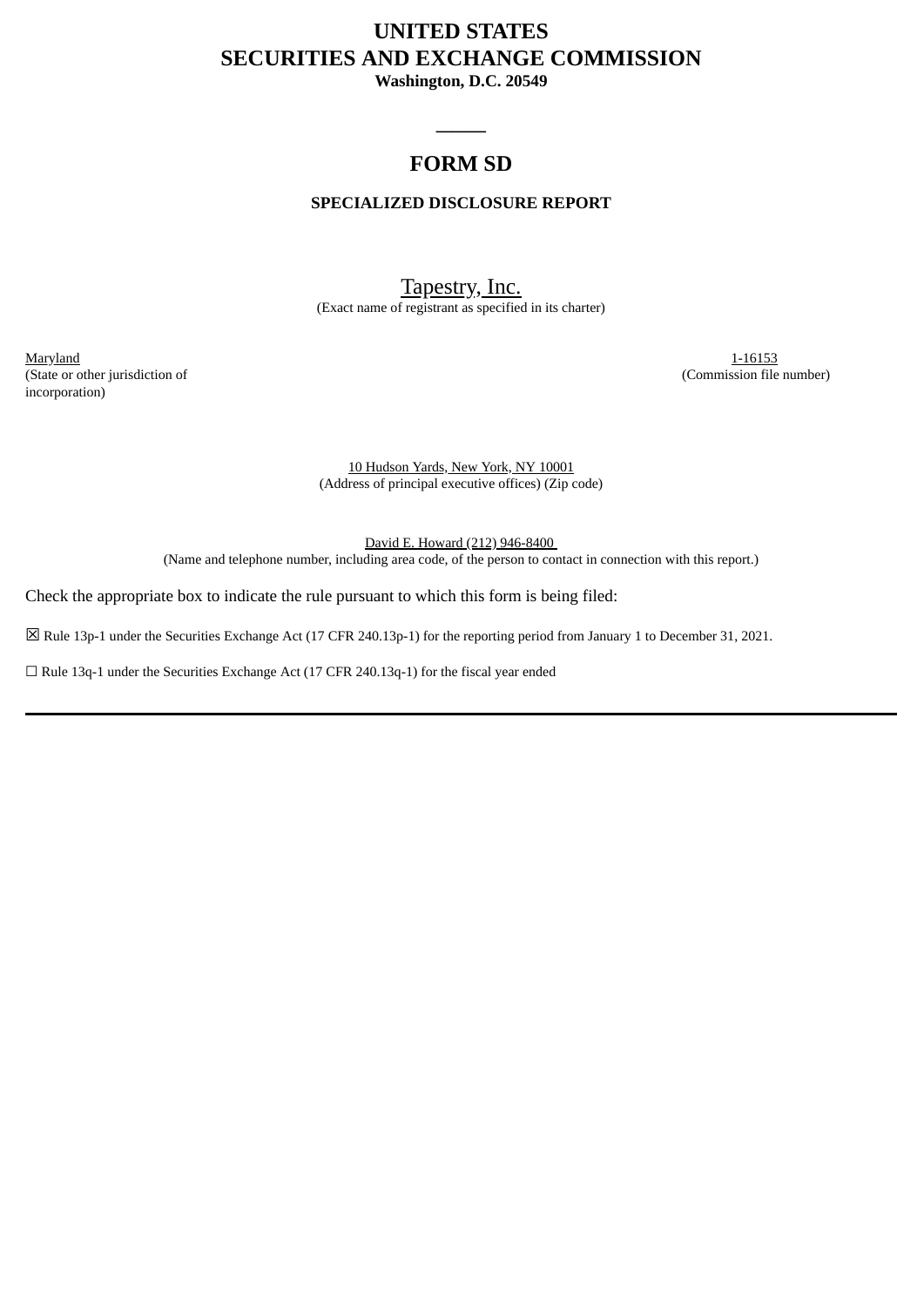#### **Section 1 - Conflict Minerals Disclosure**

## **Item 1.01 Conflict Minerals Disclosure and Report**

Tapestry, Inc. ("Tapestry") has filed this Form SD as required by Rule 13p-1 under the Securities Exchange Act of 1934, as amended, because, during the calendar year ended December 31, 2021, Tapestry contracted to manufacture certain products that contained "conflict minerals" necessary to their functionality or production. Conflict minerals are defined by the Securities and Exchange Commission as columbite-tantalite (coltan), cassiterite, gold, wolframite, or their derivatives, which are limited to tantalum, tin, and tungsten. Based on a reasonable country of origin inquiry, Tapestry performed additional due diligence and filed a Conflict Minerals Report.

Information concerning necessary conflict minerals from recycled or scrap sources that may be contained in Tapestry's in-scope products is included in the Conflict Minerals Report and is incorporated in this Form SD by reference.

The Conflict Minerals Report, filed as Exhibit 1.01 hereto, is also publicly available at: www.tapestry.com/investors/ under the Conflict Minerals Policy section. The information maintained or referenced on Tapestry's or any of its brands' websites is not incorporated by reference into this Form SD or the Conflict Minerals Report and should not be considered part of this Form SD or the Conflict Minerals Report.

#### **Items 1.02 Exhibit**

The Conflict Minerals Report described in Item 1.01 is filed as Exhibit 1.01 to this Form SD.

## **Section 2 – Resource Extraction Issuer Disclosure**

## **Item 2.01 Resource Extraction Issuer Disclosure and Report**

Not applicable.

## **Section 3 – Exhibits**

## **Item 3.01 Exhibits**

[Exhibit 1.01 – Conflict Minerals Report as described in Items 1.01 and 1.02 of this Form SD, for the calendar year ended](#page-3-0) December 31, 2021.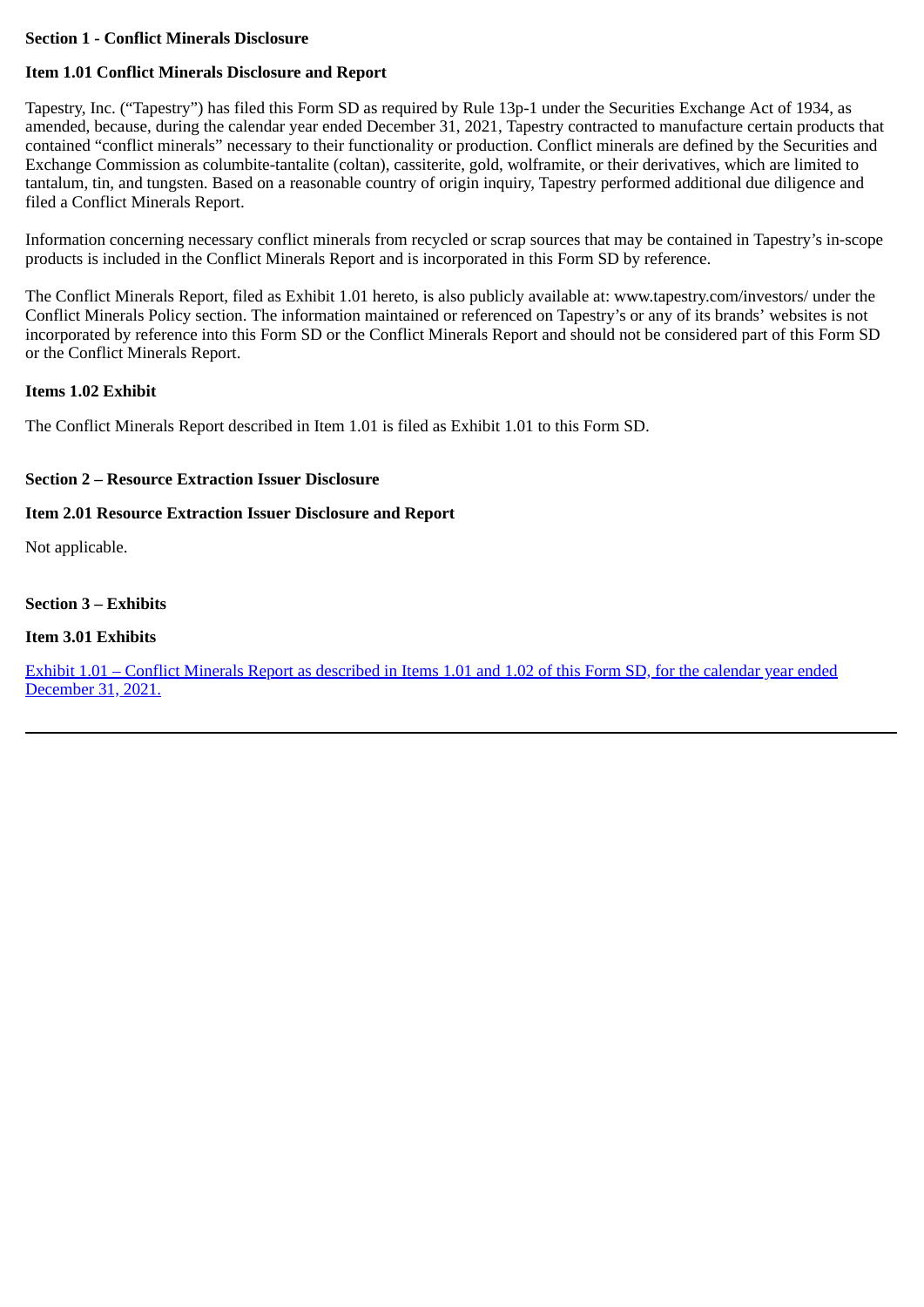## **SIGNATURES**

Pursuant to the requirements of the Securities Exchange Act of 1934, the registrant has duly caused this report to be signed on its behalf by the duly authorized undersigned.

TAPESTRY, INC.

By: /s/ David E. Howard May 31, 2022

David E. Howard General Counsel & Secretary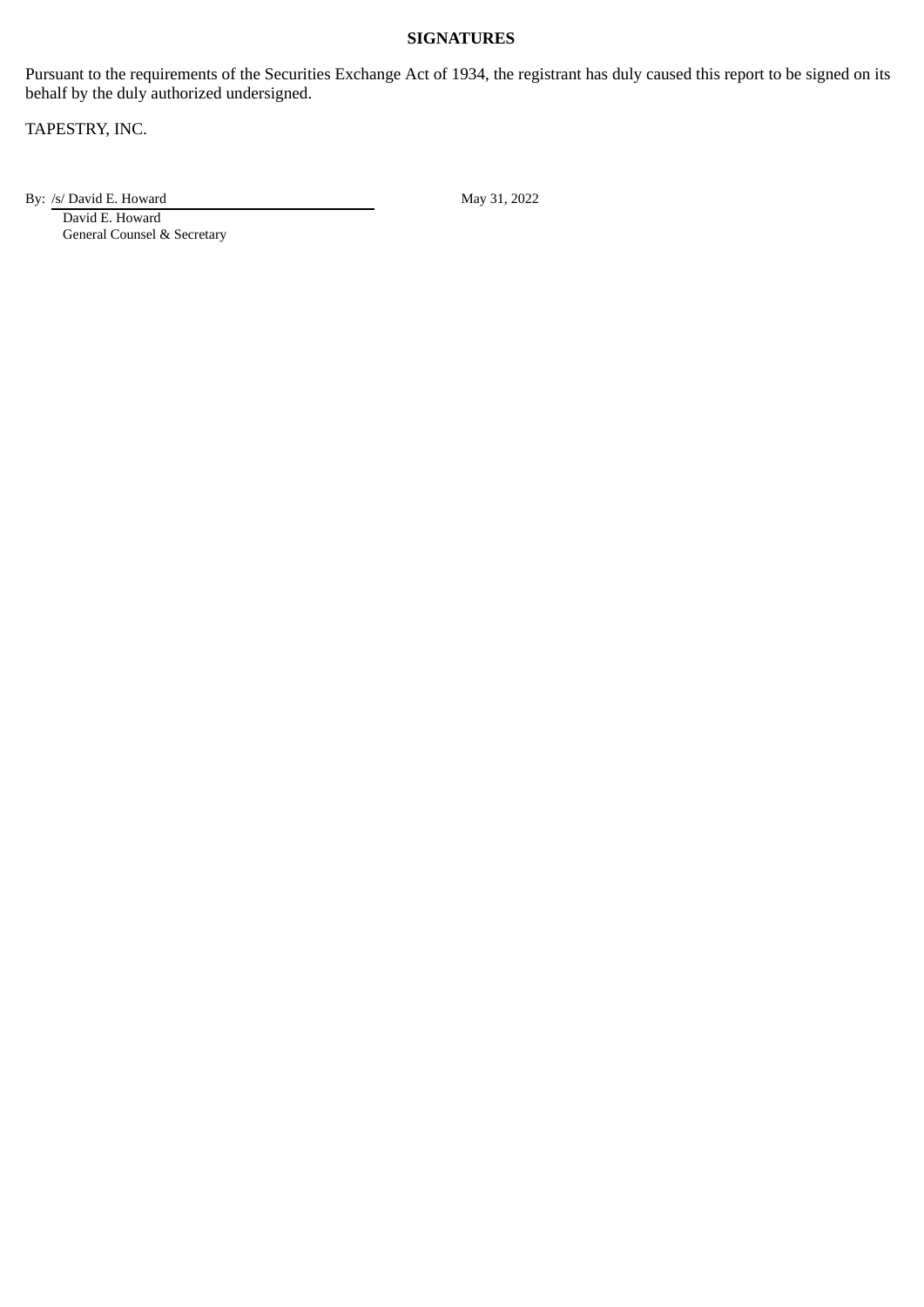<span id="page-3-0"></span>

**COACH** | kate spade | STUART WEITZMAN

#### **Tapestry, Inc. Conflict Minerals Report For the Calendar Year Ended December 31, 2021**

#### **I. INTRODUCTION**

This report has been prepared pursuant to Rule 13p-1 under the Securities Exchange Act of 1934, as amended, and Form SD (collectively, the "Conflict Minerals Rule") for the reporting period from January 1 to December 31, 2021, and relates to the process undertaken for Tapestry, Inc. ("Tapestry" or the "Company") products that were contracted to be manufactured during calendar 2021 and that contain gold, tantalum, tin and/or tungsten (collectively the "3TG minerals") that is necessary to the functionality or production of the products.

#### **II. APPLICABILITY OF THE CONFLICT MINERALS RULE TO TAPESTRY**

Tapestry, Inc. (the "Company") is a leading New York-based house of modern luxury accessories and lifestyle brands. Our global house of brands unites the magic of Coach, kate spade new york ("Kate Spade") and Stuart Weitzman. The information maintained or referenced on Tapestry's or any of its brands' websites is not incorporated by reference into this Conflict Minerals Report or the Form SD, of which it is a part, and should not be considered part of this Conflict Minerals Report or the Form SD.

Tapestry determined that it is subject to the requirements of the Conflict Minerals Rule because of the degree of influence that it exercises over the design, materials, and components of some of its products that contain necessary 3TG minerals. None of Tapestry's brands directly manufacture products but instead "contract to manufacture," and are far removed from the sources of ore from which 3TG metals are produced and the smelters or refiners ("SORs") that process those ores. The efforts undertaken to identify the origin of those ores reflect Tapestry's position in the supply chain.

The products covered by this Report include the following, although not all of Tapestry's products in each of these categories are in-scope for purposes of its compliance:

**Fashion Accessories**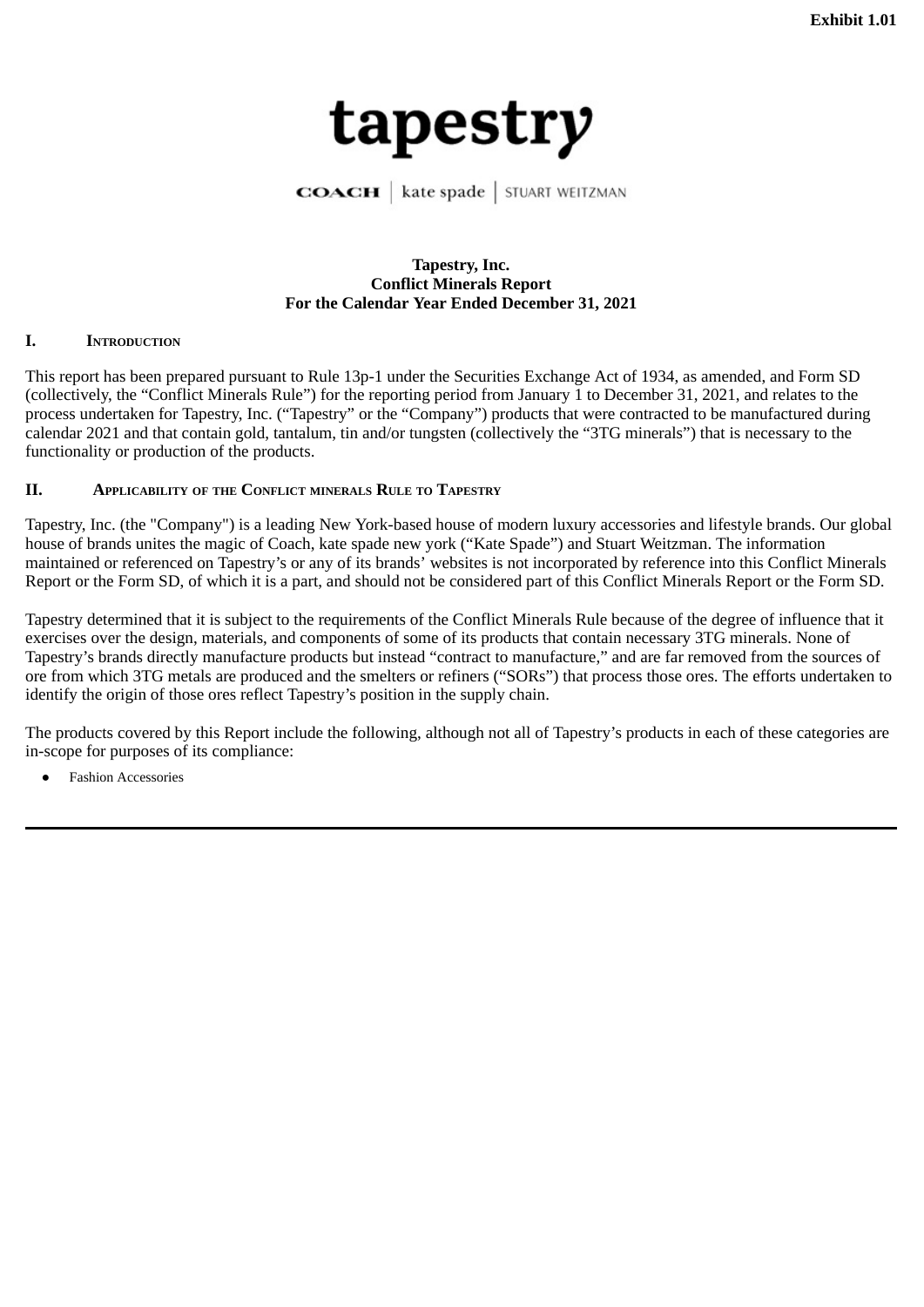- Handbags
- Jewelry
- **Footwear**
- Ready-to-Wear

Tapestry's in-scope products for 2021 contain tin, gold, tungsten and tantalum. However, each in-scope product did not contain all four of the 3TG minerals.

For 2021, Tapestry identified 213 suppliers of potentially in-scope products.

#### **III. TAPESTRY'S CONFLICT MINERALS POLICY; COMPLIANCE OVERVIEW**

Tapestry has a policy for the supply chain of 3TG minerals (the "Conflict Minerals Policy").

Consistent with its belief in the dignity of, and respect for, individuals, as demonstrated in its policies on labor practices, Tapestry is concerned with the potential humanitarian abuses involved in the mining of these minerals and subsequent financing of armed conflict, and takes its obligations under the Conflict Minerals Rule seriously. As such, Tapestry strives to deliver products to its consumers manufactured in an ethical way consistent with its humanitarian beliefs and to be compliant with the laws in the countries in which it operates.

Tapestry continues to strive toward a supply chain that contains 3TG minerals that are from sources that are Conformant (as defined later in this Conflict Minerals Report). Tapestry does not ban the procurement of 3TG minerals from the Democratic Republic of the Congo (the "DRC") and adjoining countries, but seeks to source from responsible conflict-free sources in the region.

To enable its commitment to responsible 3TG minerals sourcing, Tapestry has adopted the following practices, in addition to the other practices discussed in this Conflict Minerals Report:

- Instituted an assessment of its supply chain to identify areas where there is a high probability of 3TG mineral use;
- Collaborates with suppliers to confirm 3TG mineral usage and potential sources of these minerals;
- Works with its suppliers through the product development process to understand the likelihood of 3TG minerals being incorporated into the design; ● Requires the distribution of Tapestry's Conflict Minerals Policy and the CMRT (as defined later in this Conflict Minerals Report) to all new and
- current suppliers; and
- Expects its suppliers to adopt policies with respect to 3TG minerals consistent with Tapestry's stance.

Tapestry expects its suppliers to adhere to the following guidelines when procuring 3TG minerals for use in Tapestry products:

Suppliers should have a policy with respect to the sourcing of 3TG minerals, specifically that they will make progress to switch to Conformant sources;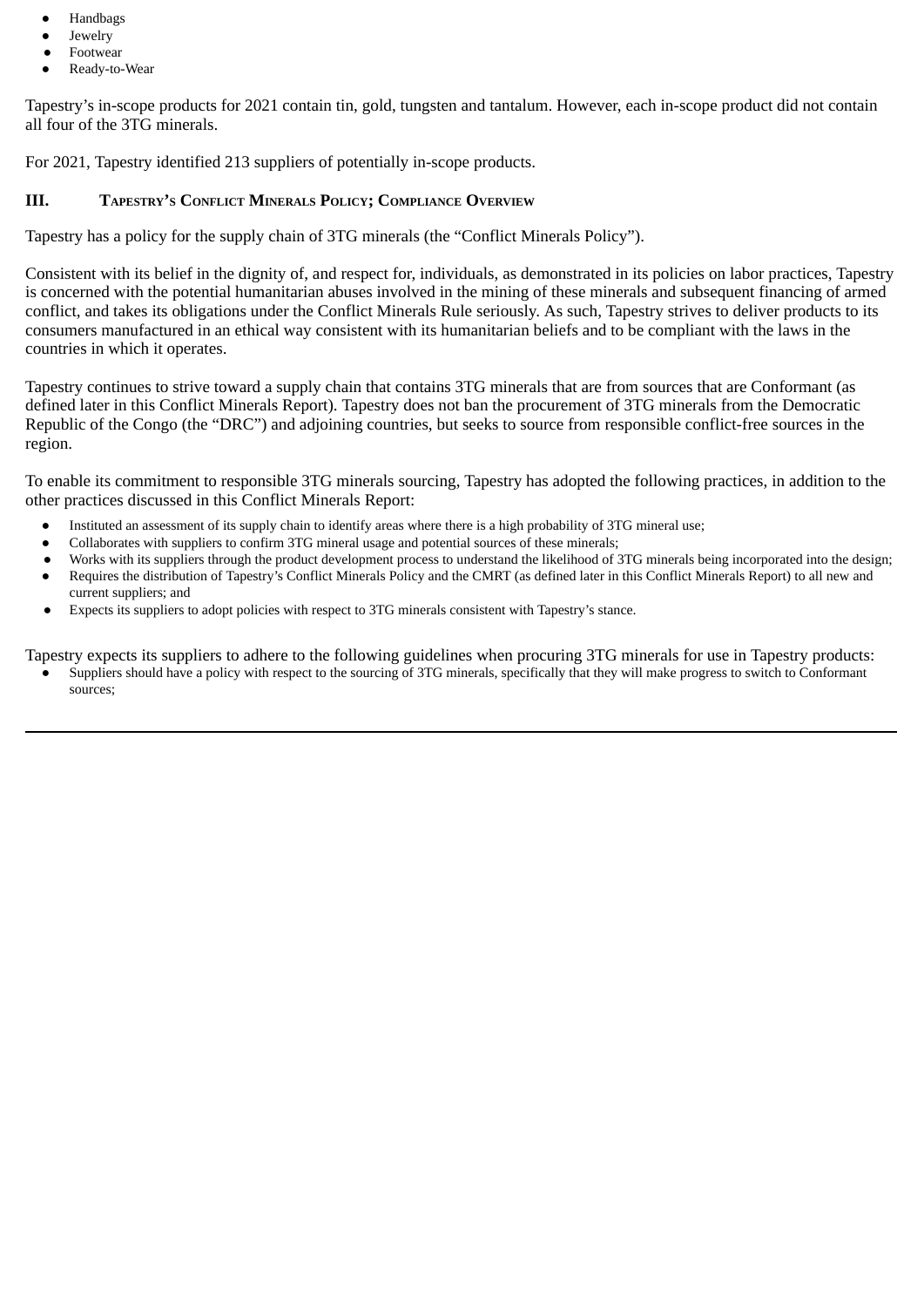- Suppliers should not take Conformant to mean that Tapestry does not source from the DRC or its adjoining countries; rather, suppliers should seek Conformant sources of 3TG minerals without excluding the DRC and its adjoining countries;
- Suppliers should respond in full to any surveys or requests for documentation received from Tapestry; and
- Suppliers' processes and procedures relating to the traceability of the sources of 3TG minerals should conform to the Organisation for Economic Co-Operation and Development Due Diligence Guidance for Responsible Sourcing of Minerals from Conflict-Affected and High-Risk Areas (the "OECD Guidance").

In order to achieve these objectives, Tapestry developed a process consistent with the OECD Guidance due diligence framework for 3TG minerals, as further discussed below.

#### **IV. REASONABLE COUNTRY OF ORIGIN INQUIRY INFORMATION**

Following a risk assessment to scope where 3TG minerals may be found in its products, Tapestry conducted a "reasonable country of origin inquiry" ("RCOI") within the meaning of the Conflict Minerals Rule. The RCOI was undertaken on the products sourced directly by, and manufactured for, Tapestry in 2021. Tapestry and its brands do not directly manufacture products, but "contract to manufacture" from its suppliers products that may contain 3TG minerals necessary to their functionality or production. Tapestry then identified the suppliers who supplied the materials. The survey was administered to those suppliers via a web-based portal by a third-party service provider (the "Service Provider"), with manual and automated follow-up communications to improve survey response rate, and to complement Tapestry's internal management process.

Based on its RCOI, Tapestry concluded that, of the 308 SORs identified by suppliers, 42 sourced in whole or in part from the DRC region. Tapestry's conclusions concerning 3TG mineral origin are based on information provided by the Service Provider derived from supplier responses and the Service Provider's own analysis. 227 (73.7%) of the identified SORs were listed as Conformant by the Responsible Minerals Initiative (the "RMI"), 10 (3.2%) were listed as Active and 71 (23.1%) were listed as Known (as defined later in this Conflict Minerals Report), in each case as of April 1, 2022. All but three of the SORs believed by the Service Provider to source at least in part from the DRC region are listed as Conformant. More detailed SOR and country of origin information is provided under "Item VI. Identified Smelters and Refiners" and "Item VII. Country of Origin Information" below, respectively.

Tapestry and the Service Provider received survey responses from Tapestry's suppliers, which were reviewed by both parties for plausibility, consistency and gaps. Tapestry and the Service Provider requested suppliers to provide corrections and clarification where needed.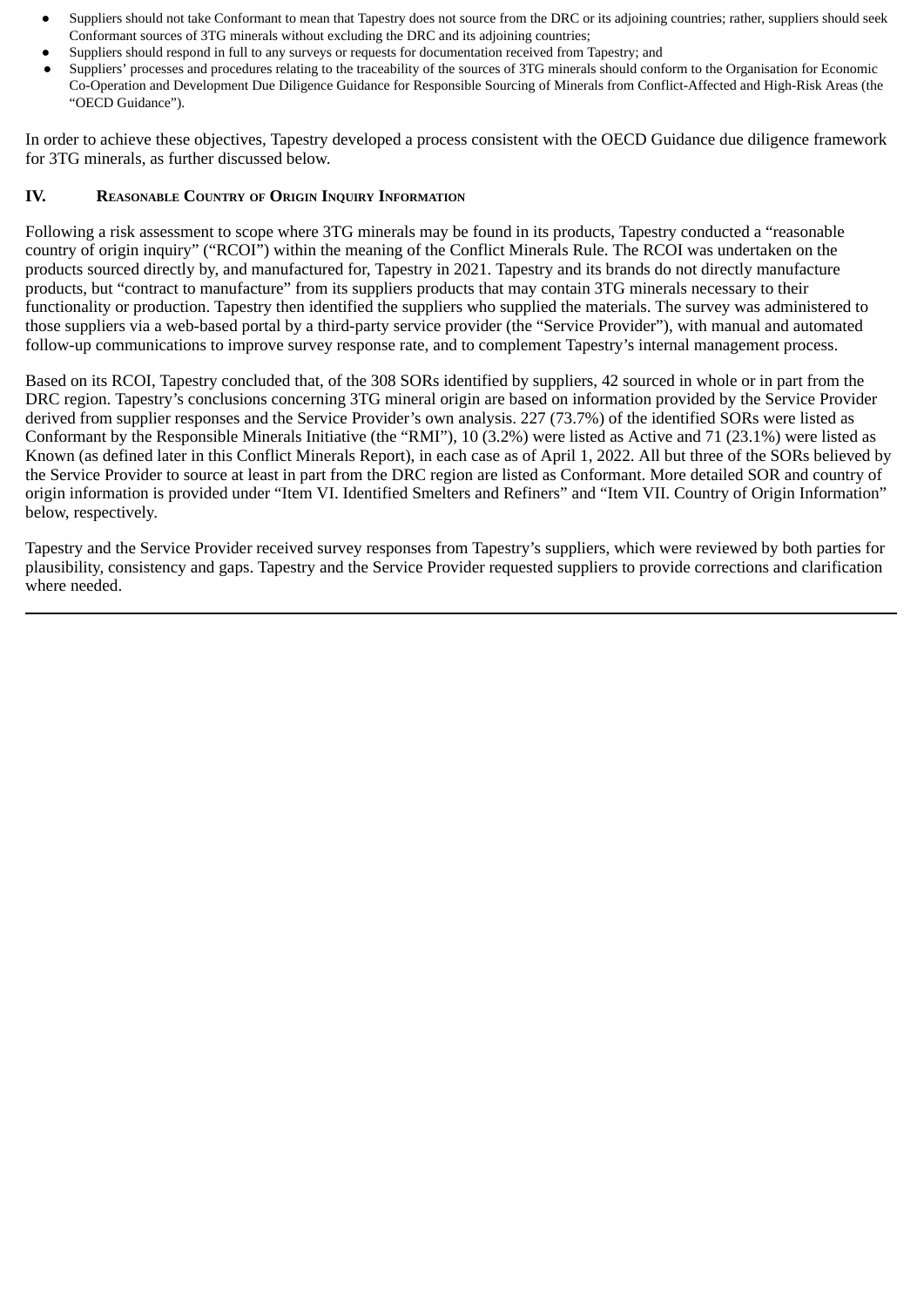## **V. DUE DILIGENCE**

Based on the results of Tapestry's RCOI, Tapestry exercised due diligence for 2021. These due diligence efforts are discussed below.

## *Design of Due Diligence*

Tapestry designed its due diligence measures to conform with the OECD Guidance (Third Edition), which includes the related supplements on tin, tantalum and tungsten and gold. Specifically, due to its classification as a "downstream" company within the supply chain, Tapestry's due diligence practices were tailored accordingly based upon the OECD Guidance.

#### *Due Diligence Measures Performed*

Based upon the OECD Guidance, Tapestry's due diligence measures included the following elements. These are not all of the discrete elements and tasks that are part of Tapestry's compliance program.

- *OECD Step One: "Establish strong company management systems"*
	- o Adopted the Conflict Minerals Policy, which is reviewed annually. Tapestry's Conflict Minerals Policy is available publicly at https://tapestry.gcs-web.com/static-files/2ead14dd-b33c-4fb4-add6-7fd97d6859ea.
	- o Included the Conflict Minerals Policy in the Company's Supplier Code of Conduct, which is available publicly.
	- o Assembled an internal team to support supply chain due diligence.
	- o Designated a senior internal resource, the Sr. Director, ESG & Sustainability, Tapestry, to manage the program.
	- o Adopted a policy to keep conflict minerals records relating to due diligence for at least five years.
- *OECD Step Two: "Identify and assess risk in the supply chain"*
	- o Sent requests to 213 suppliers to provide Tapestry with a completed Conflict Minerals Reporting Template ("CMRT"), which is the widely used form for 3TG data collection developed by the RMI. Both Tapestry and the Service Provider followed up by phone and email with the suppliers that did not provide a response within a specified time frame. 100% of the suppliers surveyed responded to Tapestry's request for information.
	- o The Service Provider reviewed the lists of the suppliers' identified SORs and compared those lists against the list of Conformant or equivalent SORs published in connection with the RMI's Responsible Minerals Assurance Process ("RMAP"), the London Bullion Market Association's ("LBMA") Good Delivery List and the Responsible Jewellery Council's ("RJC") Chain of Custody Certification.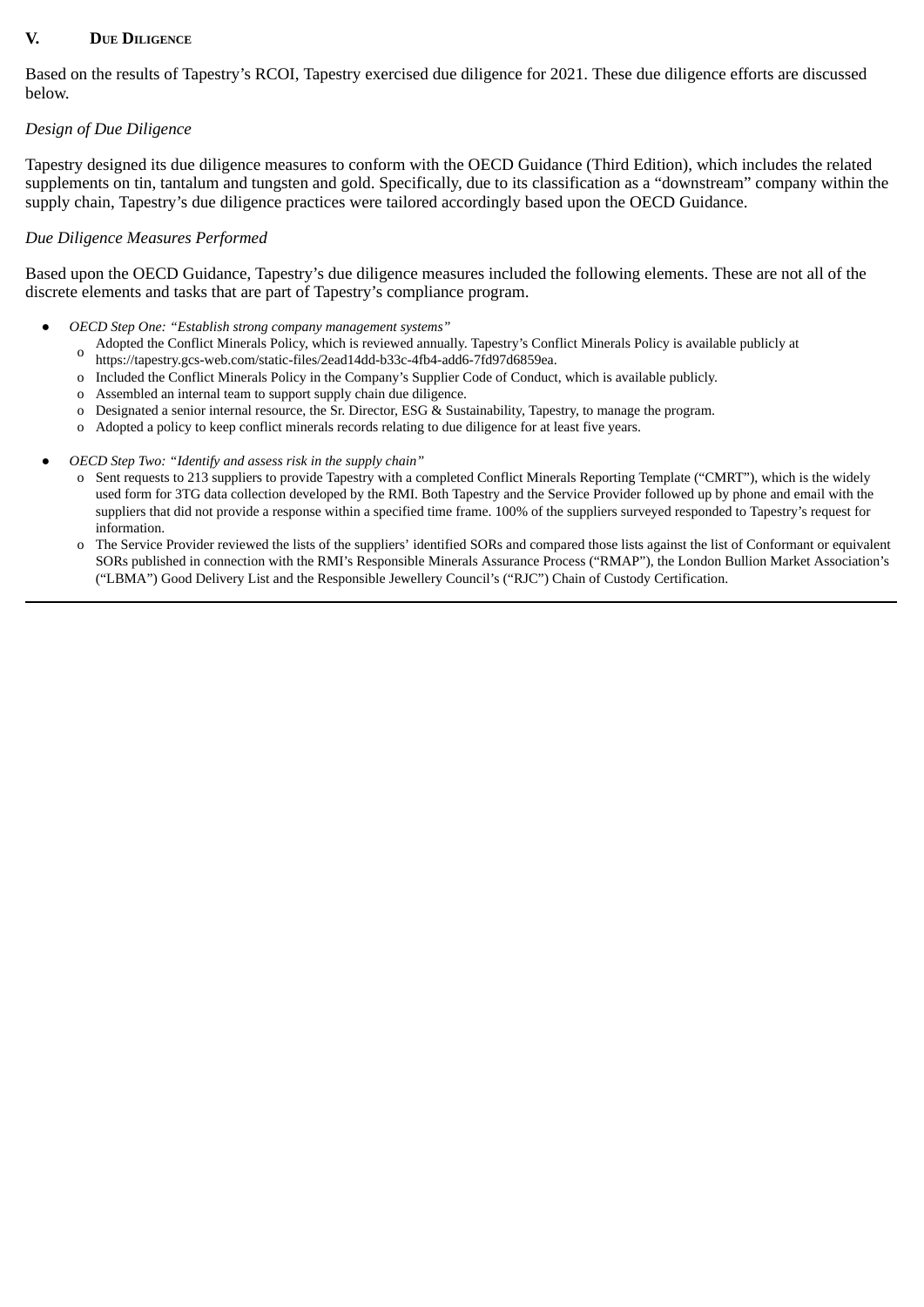- o For those SORs identified by a supplier that were not listed as Conformant or the equivalent by an independent third-party, the Service Provider attempted to contact the SOR to gain information about its sourcing practices, including origin and transfer, to determine the source and chain of custody of the 3TG minerals. Internet research also was performed to determine whether there was any outside sources of information regarding the SORs sourcing practices.
- *OECD Step Three: "Design and implement a strategy to respond to identified risks"*
	- Suppliers were ranked based on a risk level assigned by the Service Provider. Tapestry reported its risk management findings to its General Counsel and Secretary. Tapestry reports the results of its analysis to the Company's Board of Directors.
- OECD Step Four: "Carry out independent third-party audit of supply chain due diligence at identified points in the supply chain" In connection with Tapestry's due diligence, the Service Provider, on Tapestry's behalf, utilizes information made available by the RMI, LBMA and RJC concerning independent third-party audits of SORs.
- *OECD Step Five: "Report on supply chain due diligence"*
	- Tapestry files a Form SD and a Conflict Minerals Report with the Securities and Exchange Commission ("SEC") and makes the filings publicly available at http://tapestry.com/investors/ under the Conflict Minerals Policy section.

#### **VI. IDENTIFIED SMELTERS AND REFINERS**

Based on the information provided by Tapestry's suppliers and its own due diligence efforts within its supply chain for 2021, Tapestry believes that the facilities used to process the necessary 3TG minerals in Tapestry's in-scope products may have included the SORs in Table 1 below.

Table 1 makes use of the terms "Conformant," "Active" and "Known." "Conformant" means that a SOR has successfully completed an assessment against the applicable RMAP standard or an equivalent cross-recognized assessment. Included SORs were not necessarily Conformant for all or part of 2021 and may not continue to be Conformant for any future period. "Active" means that the SOR has committed to undergo an RMAP assessment, completed the relevant documents and scheduled the onsite assessment. These SORs may be in the pre-assessment, assessment or corrective-action phases of the assessment. A SOR is listed as "Known" if it was not Conformant but is listed on the CMRT Smelter Look-up tab. The status information reflected in this table is current as of April 1, 2022.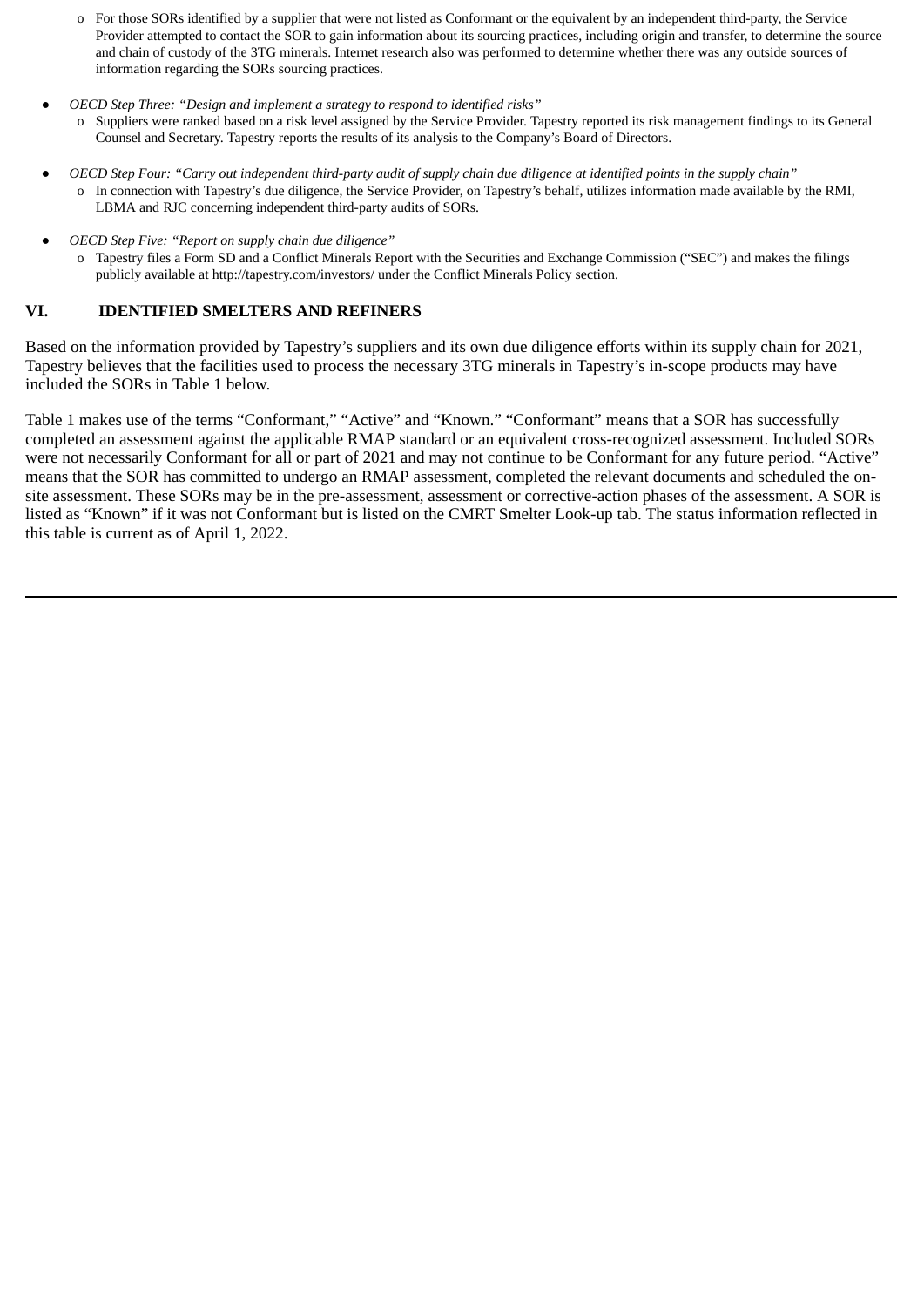Tapestry generally received data from its suppliers on a company-level basis, meaning that the suppliers reported 3TG minerals contained in all of their products, not just those in the products that they sold to Tapestry. Accordingly, not all included SORs listed below may have processed the necessary 3TG minerals contained in Tapestry's in-scope products. Furthermore, the SORs listed in the table below may not be all of the SORs in Tapestry's supply chain, since some suppliers indicated that they did not identify all of the SORs used to process the necessary 3TG minerals content in the products covered by their CMRTs.

Table 1: List of identified SORs

| Mineral | <b>Smelter or Refiner Name</b>                                | <b>Status</b>                     |
|---------|---------------------------------------------------------------|-----------------------------------|
| Gold    | 8853 S.p.A.                                                   | Conformant                        |
| Gold    | Abington Reldan Metals, LLC                                   | Known                             |
| Gold    | <b>Advanced Chemical Company</b>                              | $\overline{\text{Conform}}$ ant   |
| Gold    | Aida Chemical Industries Co., Ltd.                            | Conformant                        |
| Gold    | Al Etihad Gold Refinery DMCC                                  | Conformant                        |
| Gold    | Allgemeine Gold-und Silberscheideanstalt A.G.                 | Conformant                        |
| Gold    | Almalyk Mining and Metallurgical Complex (AMMC)               | Conformant                        |
| Gold    | AngloGold Ashanti Corrego do Sitio Mineracao                  | Conformant                        |
| Gold    | Argor-Heraeus S.A.                                            | Conformant                        |
| Gold    | Asahi Pretec Corp.                                            | Conformant                        |
| Gold    | Asahi Refining Canada Ltd.                                    | $\overline{\mathrm{Conform}}$ ant |
| Gold    | Asahi Refining USA Inc.                                       | Conformant                        |
| Gold    | Asaka Riken Co., Ltd.                                         | Conformant                        |
| Gold    | Atasay Kuyumculuk Sanayi Ve Ticaret A.S.                      | Known                             |
| Gold    | <b>AU Traders and Refiners</b>                                | Known                             |
| Gold    | <b>Aurubis AG</b>                                             | Conformant                        |
| Gold    | <b>Bangalore Refinery</b>                                     | Conformant                        |
| Gold    | Bangko Sentral ng Pilipinas (Central Bank of the Philippines) | Conformant                        |
| Gold    | <b>Boliden AB</b>                                             | Conformant                        |
| Gold    | C. Hafner GmbH + Co. KG                                       | Conformant                        |
| Gold    | C.I Metales Procesados Industriales SAS                       | Active                            |
| Gold    | Caridad                                                       | Known                             |
| Gold    | <b>CCR Refinery - Glencore Canada Corporation</b>             | Conformant                        |
| Gold    | Cendres + Metaux S.A.                                         | Conformant                        |
| Gold    | <b>CGR Metalloys Pvt Ltd.</b>                                 | Known                             |
| Gold    | Chimet S.p.A.                                                 | Conformant                        |
| Gold    | Chugai Mining                                                 | Conformant                        |
| Gold    | Daye Non-Ferrous Metals Mining Ltd.                           | Conformant                        |
| Gold    | Degussa Sonne / Mond Goldhandel GmbH                          | Known                             |
| Gold    | Dijllah Gold Refinery FZC                                     | Known                             |
| Gold    | <b>DODUCO Contacts and Refining GmbH</b>                      | Conformant                        |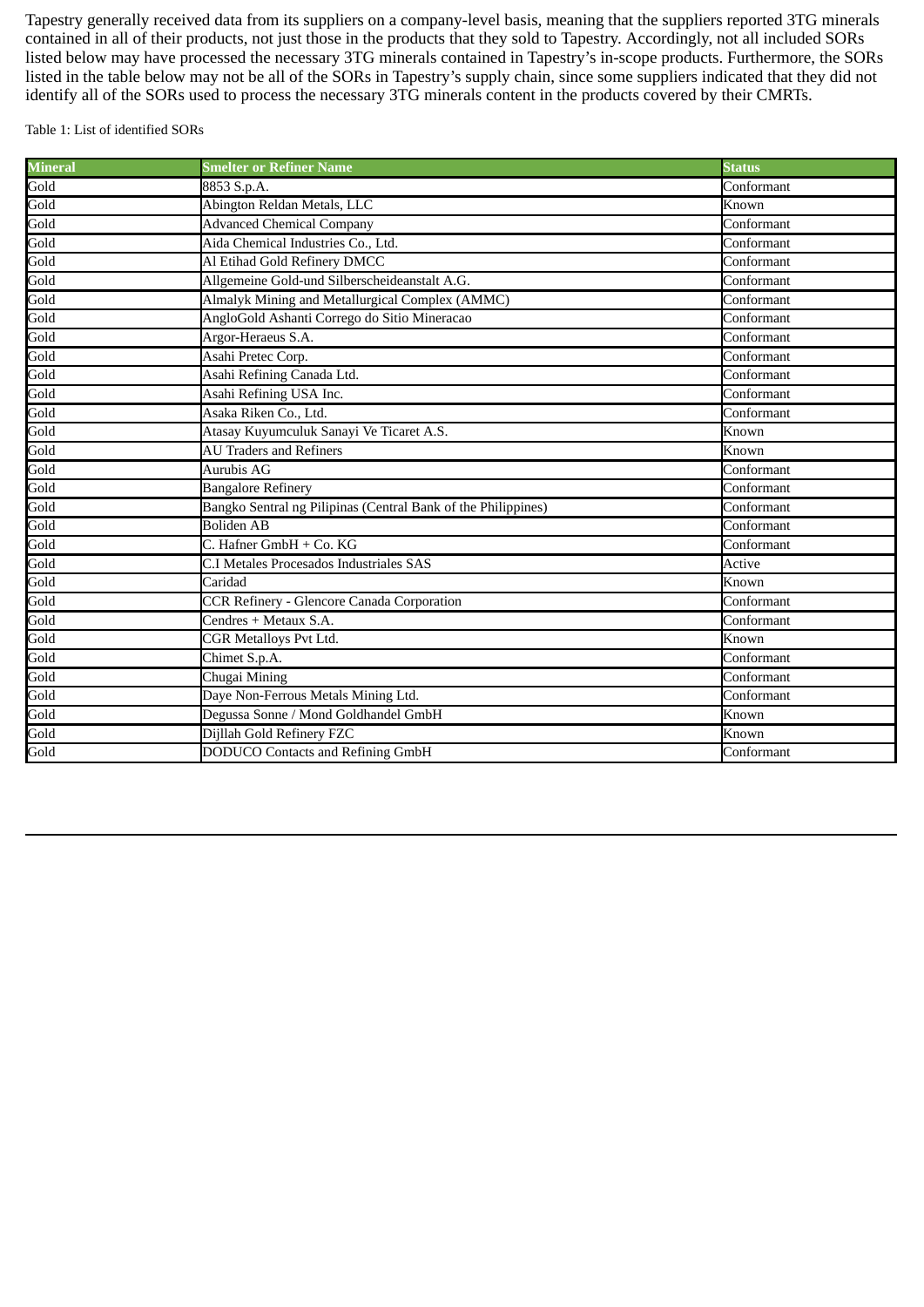| Gold<br><b>DSC</b> (Do Sung Corporation)<br>Conformant<br>Gold<br>Eco-System Recycling Co., Ltd. East Plant<br>Conformant<br>Gold<br>Eco-System Recycling Co., Ltd. North Plant<br>Conformant<br>Gold<br>Eco-System Recycling Co., Ltd. West Plant<br>Conformant<br>Gold<br><b>Emirates Gold DMCC</b><br>Conformant<br>Gold<br>Fidelity Printers and Refiners Ltd.<br>Known<br>Gold<br>Fujairah Gold FZC<br>Known<br>Gold<br>GCC Gujrat Gold Centre Pvt. Ltd.<br>Active<br>Gold<br><b>Geib Refining Corporation</b><br>Conformant<br>Gold<br><b>Gold Coast Refinery</b><br>Known<br>Gold<br>Gold Refinery of Zijin Mining Group Co., Ltd.<br>Conformant<br>Gold<br>Great Wall Precious Metals Co., Ltd. of CBPM<br>Conformant<br>Gold<br><b>Guangdong Jinding Gold Limited</b><br>Known<br>Guoda Safina High-Tech Environmental Refinery Co., Ltd.<br>Known<br>Gold<br>Hangzhou Fuchunjiang Smelting Co., Ltd.<br>Known<br>Gold<br>Heimerle + Meule GmbH<br>Conformant<br>Gold<br>Heraeus Metals Hong Kong Ltd.<br>Conformant<br>Gold<br>Heraeus Precious Metals GmbH & Co. KG<br>Conformant<br>Gold<br>Hunan Chenzhou Mining Co., Ltd.<br>Known<br>Gold<br>Hunan Guiyang yinxing Nonferrous Smelting Co., Ltd.<br>Known<br>Gold<br>HwaSeong CJ CO., LTD.<br>Known<br>Inner Mongolia Qiankun Gold and Silver Refinery Share Co., Ltd.<br>Conformant<br><b>International Precious Metal Refiners</b><br>Known<br>Ishifuku Metal Industry Co., Ltd.<br>Conformant<br>Istanbul Gold Refinery<br>Conformant<br>Italpreziosi<br>Conformant<br><b>JALAN &amp; Company</b><br>Known<br>Japan Mint<br>Conformant<br>Gold<br>Jiangxi Copper Co., Ltd.<br>Conformant<br>Gold<br><b>JSC Ekaterinburg Non-Ferrous Metal Processing Plant</b><br>Known<br>Gold<br><b>JSC</b> Uralelectromed<br>Known<br>Gold<br>JX Nippon Mining & Metals Co., Ltd.<br>Conformant<br>Gold<br>Kaloti Precious Metals<br>Known<br>Gold<br>Kazakhmys Smelting LLC<br>Known<br>Gold<br>Conformant<br>Kazzinc<br>Kennecott Utah Copper LLC<br>Conformant<br>Gold<br>KGHM Polska Miedz Spolka Akcyjna<br>Conformant<br>Gold<br>Kojima Chemicals Co., Ltd.<br>Conformant<br>Korea Zinc Co., Ltd.<br>Conformant |            |      |      |
|----------------------------------------------------------------------------------------------------------------------------------------------------------------------------------------------------------------------------------------------------------------------------------------------------------------------------------------------------------------------------------------------------------------------------------------------------------------------------------------------------------------------------------------------------------------------------------------------------------------------------------------------------------------------------------------------------------------------------------------------------------------------------------------------------------------------------------------------------------------------------------------------------------------------------------------------------------------------------------------------------------------------------------------------------------------------------------------------------------------------------------------------------------------------------------------------------------------------------------------------------------------------------------------------------------------------------------------------------------------------------------------------------------------------------------------------------------------------------------------------------------------------------------------------------------------------------------------------------------------------------------------------------------------------------------------------------------------------------------------------------------------------------------------------------------------------------------------------------------------------------------------------------------------------------------------------------------------------------------------------------------------------------------------------------------------------------------------------------------------------------------------------------------------------------|------------|------|------|
| Gold<br>Gold<br>Gold<br>Gold<br>Gold<br>Gold<br>Gold<br>Gold<br>Gold<br>Gold                                                                                                                                                                                                                                                                                                                                                                                                                                                                                                                                                                                                                                                                                                                                                                                                                                                                                                                                                                                                                                                                                                                                                                                                                                                                                                                                                                                                                                                                                                                                                                                                                                                                                                                                                                                                                                                                                                                                                                                                                                                                                               | Conformant | Dowa | Gold |
|                                                                                                                                                                                                                                                                                                                                                                                                                                                                                                                                                                                                                                                                                                                                                                                                                                                                                                                                                                                                                                                                                                                                                                                                                                                                                                                                                                                                                                                                                                                                                                                                                                                                                                                                                                                                                                                                                                                                                                                                                                                                                                                                                                            |            |      |      |
|                                                                                                                                                                                                                                                                                                                                                                                                                                                                                                                                                                                                                                                                                                                                                                                                                                                                                                                                                                                                                                                                                                                                                                                                                                                                                                                                                                                                                                                                                                                                                                                                                                                                                                                                                                                                                                                                                                                                                                                                                                                                                                                                                                            |            |      |      |
|                                                                                                                                                                                                                                                                                                                                                                                                                                                                                                                                                                                                                                                                                                                                                                                                                                                                                                                                                                                                                                                                                                                                                                                                                                                                                                                                                                                                                                                                                                                                                                                                                                                                                                                                                                                                                                                                                                                                                                                                                                                                                                                                                                            |            |      |      |
|                                                                                                                                                                                                                                                                                                                                                                                                                                                                                                                                                                                                                                                                                                                                                                                                                                                                                                                                                                                                                                                                                                                                                                                                                                                                                                                                                                                                                                                                                                                                                                                                                                                                                                                                                                                                                                                                                                                                                                                                                                                                                                                                                                            |            |      |      |
|                                                                                                                                                                                                                                                                                                                                                                                                                                                                                                                                                                                                                                                                                                                                                                                                                                                                                                                                                                                                                                                                                                                                                                                                                                                                                                                                                                                                                                                                                                                                                                                                                                                                                                                                                                                                                                                                                                                                                                                                                                                                                                                                                                            |            |      |      |
|                                                                                                                                                                                                                                                                                                                                                                                                                                                                                                                                                                                                                                                                                                                                                                                                                                                                                                                                                                                                                                                                                                                                                                                                                                                                                                                                                                                                                                                                                                                                                                                                                                                                                                                                                                                                                                                                                                                                                                                                                                                                                                                                                                            |            |      |      |
|                                                                                                                                                                                                                                                                                                                                                                                                                                                                                                                                                                                                                                                                                                                                                                                                                                                                                                                                                                                                                                                                                                                                                                                                                                                                                                                                                                                                                                                                                                                                                                                                                                                                                                                                                                                                                                                                                                                                                                                                                                                                                                                                                                            |            |      |      |
|                                                                                                                                                                                                                                                                                                                                                                                                                                                                                                                                                                                                                                                                                                                                                                                                                                                                                                                                                                                                                                                                                                                                                                                                                                                                                                                                                                                                                                                                                                                                                                                                                                                                                                                                                                                                                                                                                                                                                                                                                                                                                                                                                                            |            |      |      |
|                                                                                                                                                                                                                                                                                                                                                                                                                                                                                                                                                                                                                                                                                                                                                                                                                                                                                                                                                                                                                                                                                                                                                                                                                                                                                                                                                                                                                                                                                                                                                                                                                                                                                                                                                                                                                                                                                                                                                                                                                                                                                                                                                                            |            |      |      |
|                                                                                                                                                                                                                                                                                                                                                                                                                                                                                                                                                                                                                                                                                                                                                                                                                                                                                                                                                                                                                                                                                                                                                                                                                                                                                                                                                                                                                                                                                                                                                                                                                                                                                                                                                                                                                                                                                                                                                                                                                                                                                                                                                                            |            |      |      |
|                                                                                                                                                                                                                                                                                                                                                                                                                                                                                                                                                                                                                                                                                                                                                                                                                                                                                                                                                                                                                                                                                                                                                                                                                                                                                                                                                                                                                                                                                                                                                                                                                                                                                                                                                                                                                                                                                                                                                                                                                                                                                                                                                                            |            |      |      |
|                                                                                                                                                                                                                                                                                                                                                                                                                                                                                                                                                                                                                                                                                                                                                                                                                                                                                                                                                                                                                                                                                                                                                                                                                                                                                                                                                                                                                                                                                                                                                                                                                                                                                                                                                                                                                                                                                                                                                                                                                                                                                                                                                                            |            |      |      |
|                                                                                                                                                                                                                                                                                                                                                                                                                                                                                                                                                                                                                                                                                                                                                                                                                                                                                                                                                                                                                                                                                                                                                                                                                                                                                                                                                                                                                                                                                                                                                                                                                                                                                                                                                                                                                                                                                                                                                                                                                                                                                                                                                                            |            |      |      |
|                                                                                                                                                                                                                                                                                                                                                                                                                                                                                                                                                                                                                                                                                                                                                                                                                                                                                                                                                                                                                                                                                                                                                                                                                                                                                                                                                                                                                                                                                                                                                                                                                                                                                                                                                                                                                                                                                                                                                                                                                                                                                                                                                                            |            |      |      |
|                                                                                                                                                                                                                                                                                                                                                                                                                                                                                                                                                                                                                                                                                                                                                                                                                                                                                                                                                                                                                                                                                                                                                                                                                                                                                                                                                                                                                                                                                                                                                                                                                                                                                                                                                                                                                                                                                                                                                                                                                                                                                                                                                                            |            |      |      |
|                                                                                                                                                                                                                                                                                                                                                                                                                                                                                                                                                                                                                                                                                                                                                                                                                                                                                                                                                                                                                                                                                                                                                                                                                                                                                                                                                                                                                                                                                                                                                                                                                                                                                                                                                                                                                                                                                                                                                                                                                                                                                                                                                                            |            |      |      |
|                                                                                                                                                                                                                                                                                                                                                                                                                                                                                                                                                                                                                                                                                                                                                                                                                                                                                                                                                                                                                                                                                                                                                                                                                                                                                                                                                                                                                                                                                                                                                                                                                                                                                                                                                                                                                                                                                                                                                                                                                                                                                                                                                                            |            |      |      |
|                                                                                                                                                                                                                                                                                                                                                                                                                                                                                                                                                                                                                                                                                                                                                                                                                                                                                                                                                                                                                                                                                                                                                                                                                                                                                                                                                                                                                                                                                                                                                                                                                                                                                                                                                                                                                                                                                                                                                                                                                                                                                                                                                                            |            |      |      |
|                                                                                                                                                                                                                                                                                                                                                                                                                                                                                                                                                                                                                                                                                                                                                                                                                                                                                                                                                                                                                                                                                                                                                                                                                                                                                                                                                                                                                                                                                                                                                                                                                                                                                                                                                                                                                                                                                                                                                                                                                                                                                                                                                                            |            |      |      |
|                                                                                                                                                                                                                                                                                                                                                                                                                                                                                                                                                                                                                                                                                                                                                                                                                                                                                                                                                                                                                                                                                                                                                                                                                                                                                                                                                                                                                                                                                                                                                                                                                                                                                                                                                                                                                                                                                                                                                                                                                                                                                                                                                                            |            |      |      |
|                                                                                                                                                                                                                                                                                                                                                                                                                                                                                                                                                                                                                                                                                                                                                                                                                                                                                                                                                                                                                                                                                                                                                                                                                                                                                                                                                                                                                                                                                                                                                                                                                                                                                                                                                                                                                                                                                                                                                                                                                                                                                                                                                                            |            |      |      |
|                                                                                                                                                                                                                                                                                                                                                                                                                                                                                                                                                                                                                                                                                                                                                                                                                                                                                                                                                                                                                                                                                                                                                                                                                                                                                                                                                                                                                                                                                                                                                                                                                                                                                                                                                                                                                                                                                                                                                                                                                                                                                                                                                                            |            |      |      |
|                                                                                                                                                                                                                                                                                                                                                                                                                                                                                                                                                                                                                                                                                                                                                                                                                                                                                                                                                                                                                                                                                                                                                                                                                                                                                                                                                                                                                                                                                                                                                                                                                                                                                                                                                                                                                                                                                                                                                                                                                                                                                                                                                                            |            |      |      |
|                                                                                                                                                                                                                                                                                                                                                                                                                                                                                                                                                                                                                                                                                                                                                                                                                                                                                                                                                                                                                                                                                                                                                                                                                                                                                                                                                                                                                                                                                                                                                                                                                                                                                                                                                                                                                                                                                                                                                                                                                                                                                                                                                                            |            |      |      |
|                                                                                                                                                                                                                                                                                                                                                                                                                                                                                                                                                                                                                                                                                                                                                                                                                                                                                                                                                                                                                                                                                                                                                                                                                                                                                                                                                                                                                                                                                                                                                                                                                                                                                                                                                                                                                                                                                                                                                                                                                                                                                                                                                                            |            |      |      |
|                                                                                                                                                                                                                                                                                                                                                                                                                                                                                                                                                                                                                                                                                                                                                                                                                                                                                                                                                                                                                                                                                                                                                                                                                                                                                                                                                                                                                                                                                                                                                                                                                                                                                                                                                                                                                                                                                                                                                                                                                                                                                                                                                                            |            |      |      |
|                                                                                                                                                                                                                                                                                                                                                                                                                                                                                                                                                                                                                                                                                                                                                                                                                                                                                                                                                                                                                                                                                                                                                                                                                                                                                                                                                                                                                                                                                                                                                                                                                                                                                                                                                                                                                                                                                                                                                                                                                                                                                                                                                                            |            |      |      |
|                                                                                                                                                                                                                                                                                                                                                                                                                                                                                                                                                                                                                                                                                                                                                                                                                                                                                                                                                                                                                                                                                                                                                                                                                                                                                                                                                                                                                                                                                                                                                                                                                                                                                                                                                                                                                                                                                                                                                                                                                                                                                                                                                                            |            |      |      |
|                                                                                                                                                                                                                                                                                                                                                                                                                                                                                                                                                                                                                                                                                                                                                                                                                                                                                                                                                                                                                                                                                                                                                                                                                                                                                                                                                                                                                                                                                                                                                                                                                                                                                                                                                                                                                                                                                                                                                                                                                                                                                                                                                                            |            |      |      |
|                                                                                                                                                                                                                                                                                                                                                                                                                                                                                                                                                                                                                                                                                                                                                                                                                                                                                                                                                                                                                                                                                                                                                                                                                                                                                                                                                                                                                                                                                                                                                                                                                                                                                                                                                                                                                                                                                                                                                                                                                                                                                                                                                                            |            |      |      |
|                                                                                                                                                                                                                                                                                                                                                                                                                                                                                                                                                                                                                                                                                                                                                                                                                                                                                                                                                                                                                                                                                                                                                                                                                                                                                                                                                                                                                                                                                                                                                                                                                                                                                                                                                                                                                                                                                                                                                                                                                                                                                                                                                                            |            |      |      |
|                                                                                                                                                                                                                                                                                                                                                                                                                                                                                                                                                                                                                                                                                                                                                                                                                                                                                                                                                                                                                                                                                                                                                                                                                                                                                                                                                                                                                                                                                                                                                                                                                                                                                                                                                                                                                                                                                                                                                                                                                                                                                                                                                                            |            |      |      |
|                                                                                                                                                                                                                                                                                                                                                                                                                                                                                                                                                                                                                                                                                                                                                                                                                                                                                                                                                                                                                                                                                                                                                                                                                                                                                                                                                                                                                                                                                                                                                                                                                                                                                                                                                                                                                                                                                                                                                                                                                                                                                                                                                                            |            |      |      |
|                                                                                                                                                                                                                                                                                                                                                                                                                                                                                                                                                                                                                                                                                                                                                                                                                                                                                                                                                                                                                                                                                                                                                                                                                                                                                                                                                                                                                                                                                                                                                                                                                                                                                                                                                                                                                                                                                                                                                                                                                                                                                                                                                                            |            |      |      |
|                                                                                                                                                                                                                                                                                                                                                                                                                                                                                                                                                                                                                                                                                                                                                                                                                                                                                                                                                                                                                                                                                                                                                                                                                                                                                                                                                                                                                                                                                                                                                                                                                                                                                                                                                                                                                                                                                                                                                                                                                                                                                                                                                                            |            |      |      |
|                                                                                                                                                                                                                                                                                                                                                                                                                                                                                                                                                                                                                                                                                                                                                                                                                                                                                                                                                                                                                                                                                                                                                                                                                                                                                                                                                                                                                                                                                                                                                                                                                                                                                                                                                                                                                                                                                                                                                                                                                                                                                                                                                                            |            |      |      |
|                                                                                                                                                                                                                                                                                                                                                                                                                                                                                                                                                                                                                                                                                                                                                                                                                                                                                                                                                                                                                                                                                                                                                                                                                                                                                                                                                                                                                                                                                                                                                                                                                                                                                                                                                                                                                                                                                                                                                                                                                                                                                                                                                                            |            |      |      |
|                                                                                                                                                                                                                                                                                                                                                                                                                                                                                                                                                                                                                                                                                                                                                                                                                                                                                                                                                                                                                                                                                                                                                                                                                                                                                                                                                                                                                                                                                                                                                                                                                                                                                                                                                                                                                                                                                                                                                                                                                                                                                                                                                                            |            |      |      |
|                                                                                                                                                                                                                                                                                                                                                                                                                                                                                                                                                                                                                                                                                                                                                                                                                                                                                                                                                                                                                                                                                                                                                                                                                                                                                                                                                                                                                                                                                                                                                                                                                                                                                                                                                                                                                                                                                                                                                                                                                                                                                                                                                                            |            |      |      |
| Gold<br><b>Kyrgyzaltyn JSC</b><br>Known                                                                                                                                                                                                                                                                                                                                                                                                                                                                                                                                                                                                                                                                                                                                                                                                                                                                                                                                                                                                                                                                                                                                                                                                                                                                                                                                                                                                                                                                                                                                                                                                                                                                                                                                                                                                                                                                                                                                                                                                                                                                                                                                    |            |      |      |
| Gold<br>Kyshtym Copper-Electrolytic Plant ZAO<br>Known                                                                                                                                                                                                                                                                                                                                                                                                                                                                                                                                                                                                                                                                                                                                                                                                                                                                                                                                                                                                                                                                                                                                                                                                                                                                                                                                                                                                                                                                                                                                                                                                                                                                                                                                                                                                                                                                                                                                                                                                                                                                                                                     |            |      |      |
| Gold<br>L'azurde Company For Jewelry<br>Known                                                                                                                                                                                                                                                                                                                                                                                                                                                                                                                                                                                                                                                                                                                                                                                                                                                                                                                                                                                                                                                                                                                                                                                                                                                                                                                                                                                                                                                                                                                                                                                                                                                                                                                                                                                                                                                                                                                                                                                                                                                                                                                              |            |      |      |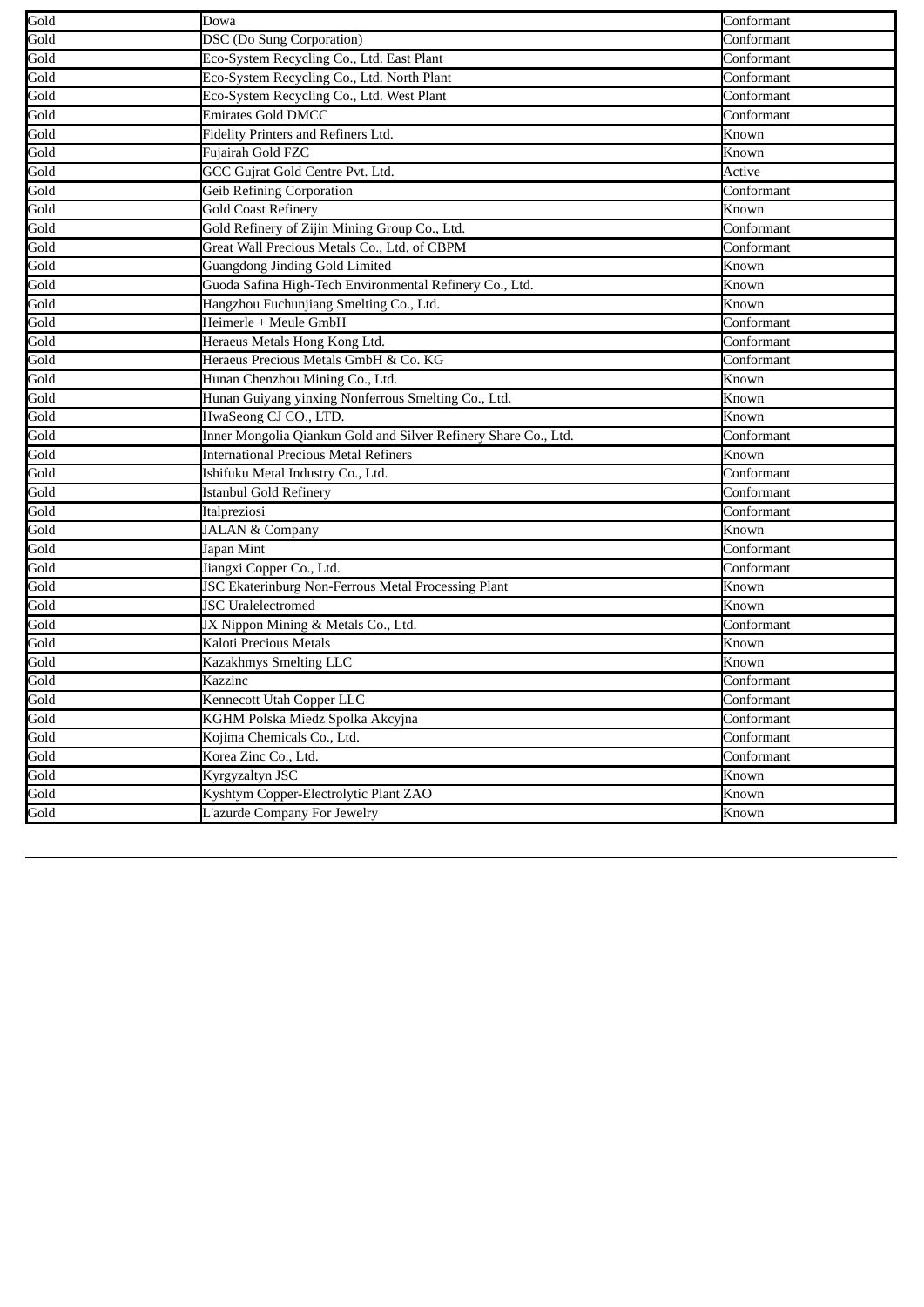| Gold | Lingbao Gold Co., Ltd.                                                      | Known      |
|------|-----------------------------------------------------------------------------|------------|
| Gold | Lingbao Jinyuan Tonghui Refinery Co., Ltd.                                  | Known      |
| Gold | L'Orfebre S.A.                                                              | Conformant |
| Gold | LS-NIKKO Copper Inc.                                                        | Conformant |
| Gold | LT Metal Ltd.                                                               | Conformant |
| Gold | Luoyang Zijin Yinhui Gold Refinery Co., Ltd.                                | Known      |
| Gold | Marsam Metals                                                               | Conformant |
| Gold | <b>Materion</b>                                                             | Conformant |
| Gold | Matsuda Sangyo Co., Ltd.                                                    | Conformant |
| Gold | Metalor Technologies (Hong Kong) Ltd.                                       | Conformant |
| Gold | Metalor Technologies (Singapore) Pte., Ltd.                                 | Conformant |
| Gold | Metalor Technologies (Suzhou) Ltd.                                          | Conformant |
| Gold | Metalor Technologies S.A.                                                   | Conformant |
| Gold | <b>Metalor USA Refining Corporation</b>                                     | Conformant |
| Gold | Metalurgica Met-Mex Penoles S.A. De C.V.                                    | Conformant |
| Gold | Mitsubishi Materials Corporation                                            | Conformant |
| Gold | Mitsui Mining and Smelting Co., Ltd.                                        | Conformant |
| Gold | MMTC-PAMP India Pvt., Ltd.                                                  | Conformant |
| Gold | Modeltech Sdn Bhd                                                           | Known      |
| Gold | Morris and Watson                                                           | Known      |
| Gold | <b>Moscow Special Alloys Processing Plant</b>                               | Known      |
| Gold | Nadir Metal Rafineri San. Ve Tic. A.S.                                      | Conformant |
| Gold | Navoi Mining and Metallurgical Combinat                                     | Conformant |
| Gold | NH Recytech Company                                                         | Conformant |
| Gold | Nihon Material Co., Ltd.                                                    | Conformant |
| Gold | Ogussa Osterreichische Gold- und Silber-Scheideanstalt GmbH                 | Conformant |
| Gold | Ohura Precious Metal Industry Co., Ltd.                                     | Conformant |
| Gold | OJSC "The Gulidov Krasnoyarsk Non-Ferrous Metals Plant" (OJSC Krastsvetmet) | Known      |
| Gold | <b>OJSC Novosibirsk Refinery</b>                                            | Known      |
| Gold | PAMP S.A.                                                                   | Conformant |
| Gold | Pease & Curren                                                              | Known      |
| Gold | Penglai Penggang Gold Industry Co., Ltd.                                    | Known      |
| Gold | Planta Recuperadora de Metales SpA                                          | Conformant |
| Gold | Prioksky Plant of Non-Ferrous Metals                                        | Known      |
| Gold | PT Aneka Tambang (Persero) Tbk                                              | Conformant |
| Gold | PX Precinox S.A.                                                            | Conformant |
| Gold | QG Refining, LLC                                                            | Known      |
| Gold | Rand Refinery (Pty) Ltd.                                                    | Conformant |
| Gold | Refinery of Seemine Gold Co., Ltd.                                          | Known      |
| Gold | REMONDIS PMR B.V.                                                           | Conformant |
| Gold | Royal Canadian Mint                                                         | Conformant |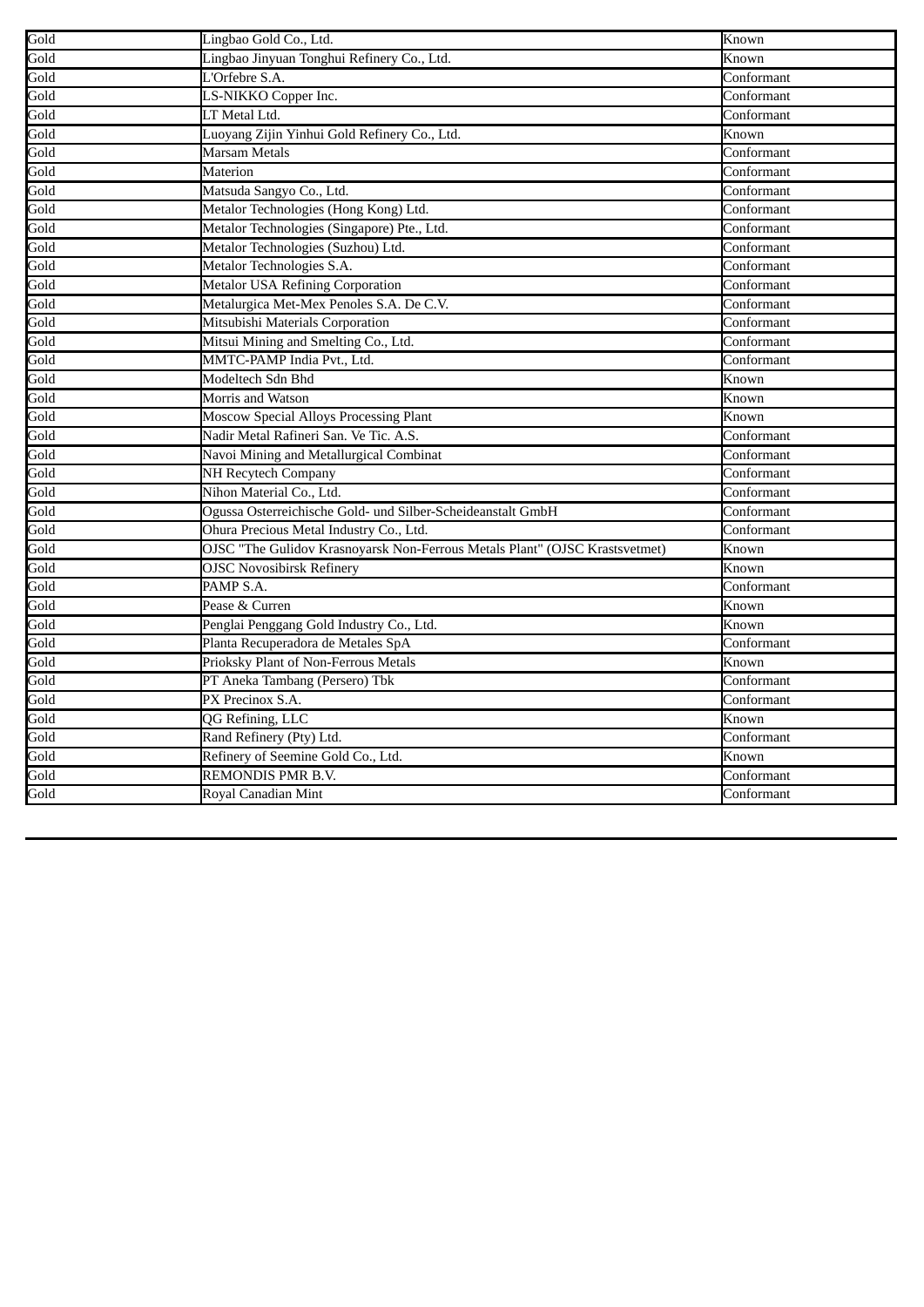| Gold         | <b>SAAMP</b>                                                         | Conformant |
|--------------|----------------------------------------------------------------------|------------|
| Gold         | Sabin Metal Corp.                                                    | Known      |
| Gold         | Safimet S.p.A                                                        | Conformant |
| Gold         | SAFINA A.S.                                                          | Conformant |
| Gold         | Sai Refinery                                                         | Known      |
| Gold         | Samduck Precious Metals                                              | Conformant |
| Gold         | <b>SAMWON METALS Corp.</b>                                           | Known      |
| Gold         | SAXONIA Edelmetalle GmbH                                             | Active     |
| Gold         | SEMPSA Joyeria Plateria S.A.                                         | Conformant |
| Gold         | Shandong Humon Smelting Co., Ltd.                                    | Known      |
| Gold         | Shandong Tiancheng Biological Gold Industrial Co., Ltd.              | Known      |
| Gold         | Shandong Zhaojin Gold & Silver Refinery Co., Ltd.                    | Conformant |
| Gold         | Shenzhen Zhonghenglong Real Industry Co., Ltd.                       | Known      |
| Gold         | Sichuan Tianze Precious Metals Co., Ltd.                             | Conformant |
| Gold         | Singway Technology Co., Ltd.                                         | Conformant |
| Gold         | SOE Shyolkovsky Factory of Secondary Precious Metals                 | Known      |
| Gold         | Solar Applied Materials Technology Corp.                             | Conformant |
| Gold         | Sovereign Metals                                                     | Known      |
| Gold         | State Research Institute Center for Physical Sciences and Technology | Known      |
| Gold         | <b>Sudan Gold Refinery</b>                                           | Known      |
| Gold         | Sumitomo Metal Mining Co., Ltd.                                      | Conformant |
| Gold         | SungEel HiMetal Co., Ltd.                                            | Conformant |
| Gold         | Super Dragon Technology Co., Ltd.                                    | Known      |
| Gold         | T.C.A S.p.A                                                          | Conformant |
| Gold         | Tanaka Kikinzoku Kogyo K.K.                                          | Conformant |
| Gold         | The Refinery of Shandong Gold Mining Co., Ltd.                       | Conformant |
| Gold         | Tokuriki Honten Co., Ltd.                                            | Conformant |
| Gold         | Tongling Nonferrous Metals Group Co., Ltd.                           | Known      |
| Gold         | <b>Tony Goetz NV</b>                                                 | Known      |
| Gold<br>Gold | TOO Tau-Ken-Altyn                                                    | Conformant |
|              | Torecom                                                              | Conformant |
| Gold         | <b>Umicore Precious Metals Thailand</b>                              | Conformant |
| Gold         | Umicore S.A. Business Unit Precious Metals Refining                  | Conformant |
| Gold         | United Precious Metal Refining, Inc.                                 | Conformant |
| Gold         | Valcambi S.A.                                                        | Conformant |
| Gold         | Western Australian Mint (T/a The Perth Mint)                         | Conformant |
| Gold         | WIELAND Edelmetalle GmbH                                             | Conformant |
| Gold         | Yamakin Co., Ltd.                                                    | Conformant |
| Gold         | Yokohama Metal Co., Ltd.                                             | Conformant |
| Gold         | Yunnan Copper Industry Co., Ltd.                                     | Known      |
| Gold         | Zhongyuan Gold Smelter of Zhongjin Gold Corporation                  | Conformant |
| Tantalum     | <b>AMG Brasil</b>                                                    | Conformant |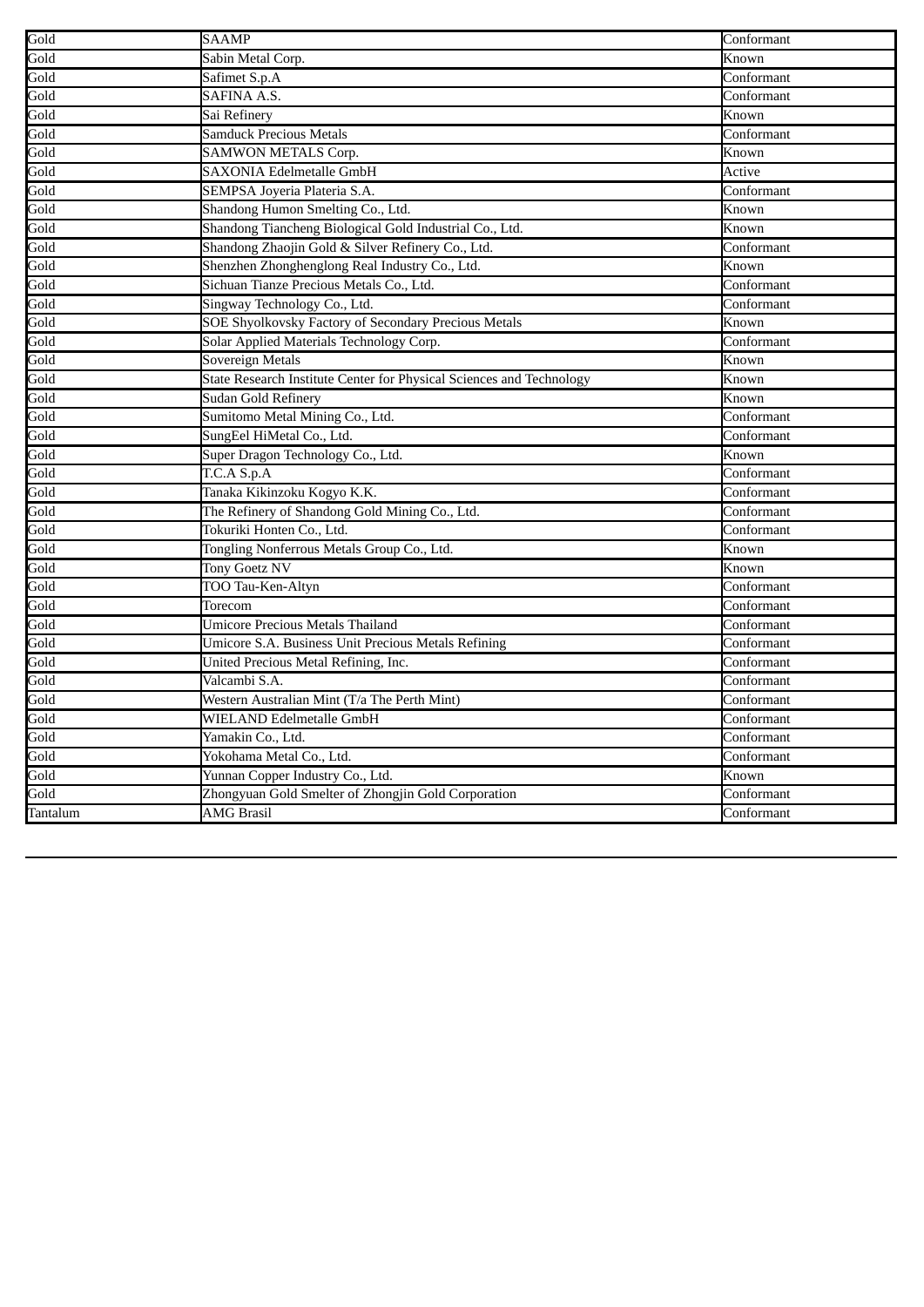| Tantalum        | Changsha South Tantalum Niobium Co., Ltd.           | Conformant                     |
|-----------------|-----------------------------------------------------|--------------------------------|
| Tantalum        | D Block Metals, LLC                                 | Conformant                     |
| Tantalum        | Exotech Inc.                                        | Active                         |
| Tantalum        | F&X Electro-Materials Ltd.                          | Conformant                     |
| Tantalum        | FIR Metals & Resource Ltd.                          | $\overline{\text{Conformant}}$ |
| Tantalum        | <b>Global Advanced Metals Aizu</b>                  | Conformant                     |
| Tantalum        | Global Advanced Metals Boyertown                    | Conformant                     |
| Tantalum        | Guangdong Rising Rare Metals-EO Materials Ltd.      | Conformant                     |
| Tantalum        | Guangdong Zhiyuan New Material Co., Ltd.            | Conformant                     |
| Tantalum        | H.C. Starck Hermsdorf GmbH                          | Conformant                     |
| Tantalum        | H.C. Starck Inc.                                    | Conformant                     |
| Tantalum        | Hengyang King Xing Lifeng New Materials Co., Ltd.   | Conformant                     |
| Tantalum        | Jiangxi Dinghai Tantalum & Niobium Co., Ltd.        | Conformant                     |
| Tantalum        | Jiangxi Tuohong New Raw Material                    | Conformant                     |
| <b>Tantalum</b> | JiuJiang JinXin Nonferrous Metals Co., Ltd.         | Conformant                     |
| <b>Tantalum</b> | Jiujiang Tanbre Co., Ltd.                           | Conformant                     |
| Tantalum        | Jiujiang Zhongao Tantalum & Niobium Co., Ltd.       | Conformant                     |
| Tantalum        | <b>KEMET Blue Metals</b>                            | Conformant                     |
| Tantalum        | Metallurgical Products India Pvt., Ltd.             | Conformant                     |
| Tantalum        | Mineracao Taboca S.A.                               | Conformant                     |
| Tantalum        | Mitsui Mining and Smelting Co., Ltd.                | Conformant                     |
| Tantalum        | Ningxia Orient Tantalum Industry Co., Ltd.          | Conformant                     |
| Tantalum        | <b>NPM Silmet AS</b>                                | Conformant                     |
| Tantalum        | QuantumClean                                        | Conformant                     |
| Tantalum        | Resind Industria e Comercio Ltda.                   | Conformant                     |
| Tantalum        | Solikamsk Magnesium Works OAO                       | Conformant                     |
| Tantalum        | Taki Chemical Co., Ltd.                             | Conformant                     |
| Tantalum        | TANIOBIS Co., Ltd.                                  | Conformant                     |
| Tantalum        | <b>TANIOBIS GmbH</b>                                | Conformant                     |
| Tantalum        | TANIOBIS Japan Co., Ltd.                            | Conformant                     |
| Tantalum        | TANIOBIS Smelting GmbH & Co. KG                     | Conformant                     |
| Tantalum        | <b>Telex Metals</b>                                 | Conformant                     |
| <b>Tantalum</b> | Ulba Metallurgical Plant JSC                        | Conformant                     |
| Tantalum        | XinXing Haorong Electronic Material Co., Ltd.       | Conformant                     |
| Tantalum        | Yanling Jincheng Tantalum & Niobium Co., Ltd.       | Conformant                     |
| Tin             | Alpha                                               | Conformant                     |
| Tin             | An Vinh Joint Stock Mineral Processing Company      | Known                          |
| Tin             | Chenzhou Yunxiang Mining and Metallurgy Co., Ltd.   | Conformant                     |
| Tin             | Chifeng Dajingzi Tin Industry Co., Ltd.             | Conformant                     |
| Tin             | China Tin Group Co., Ltd.                           | Conformant                     |
| Tin             | CV Venus Inti Perkasa                               | Active                         |
| Tin             | Dongguan CiEXPO Environmental Engineering Co., Ltd. | Known                          |
| Tin             | Dowa                                                | Conformant                     |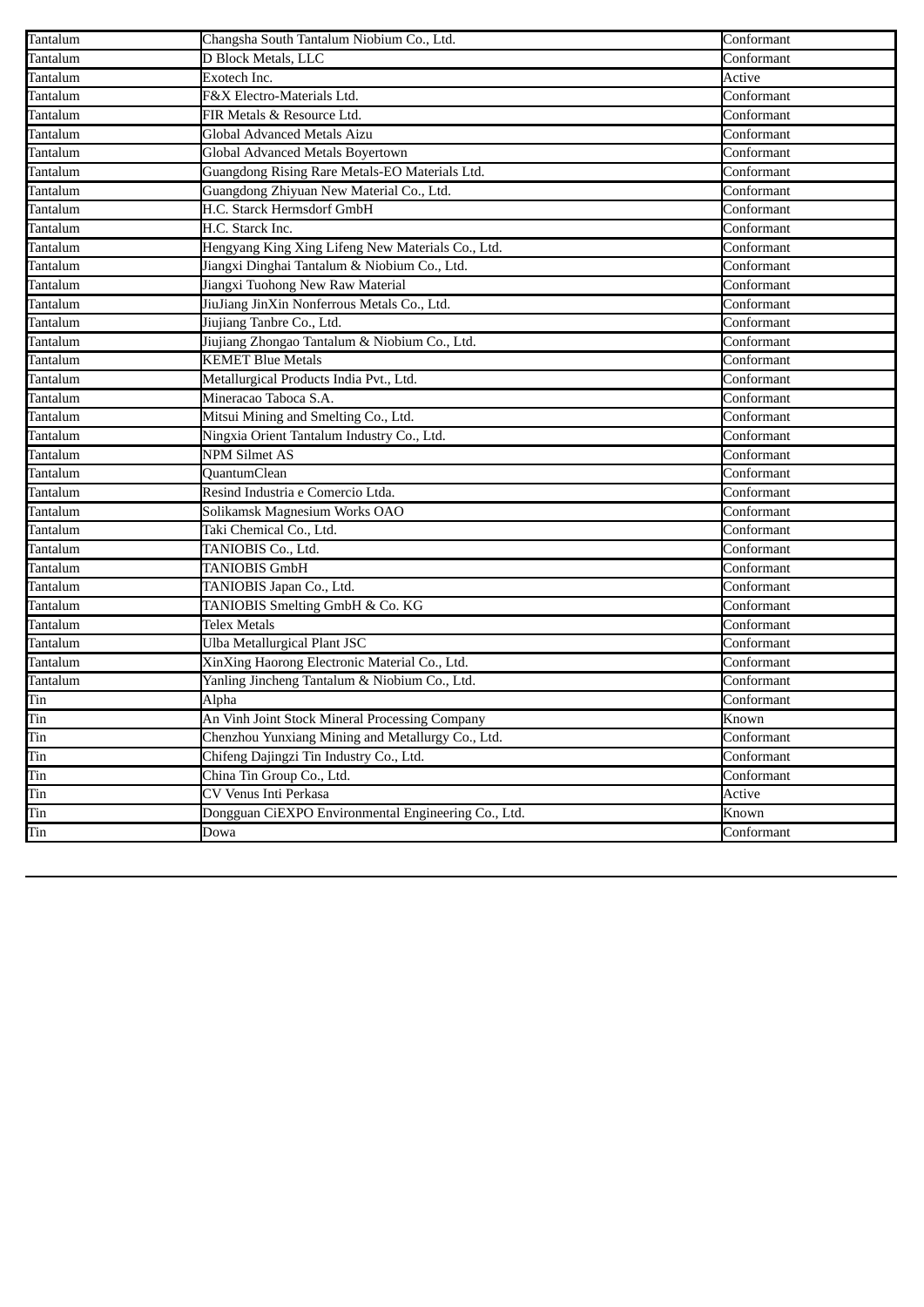| Tin<br><b>EM Vinto</b><br>Conformant<br>Tin<br>Estanho de Rondonia S.A.<br>Conformant<br>Fenix Metals<br>Conformant<br>Tin<br>Gejiu City Fuxiang Industry and Trade Co., Ltd.<br>Tin<br>Known<br>Gejiu Kai Meng Industry and Trade LLC<br>Tin<br>Known<br>Gejiu Non-Ferrous Metal Processing Co., Ltd.<br>Tin<br>Conformant<br>Gejiu Yunxin Nonferrous Electrolysis Co., Ltd.<br>Conformant<br>Tin<br>Gejiu Zili Mining And Metallurgy Co., Ltd.<br>Tin<br>Conformant<br>Guangdong Hanhe Non-Ferrous Metal Co., Ltd.<br>Tin<br>Conformant<br>HuiChang Hill Tin Industry Co., Ltd.<br>Tin<br>Conformant<br>Jiangxi New Nanshan Technology Ltd.<br>Conformant<br>Tin | Tin | Electro-Mechanical Facility of the Cao Bang Minerals & Metallurgy Joint Stock Company | Known |
|--------------------------------------------------------------------------------------------------------------------------------------------------------------------------------------------------------------------------------------------------------------------------------------------------------------------------------------------------------------------------------------------------------------------------------------------------------------------------------------------------------------------------------------------------------------------------------------------------------------------------------------------------------------------|-----|---------------------------------------------------------------------------------------|-------|
|                                                                                                                                                                                                                                                                                                                                                                                                                                                                                                                                                                                                                                                                    |     |                                                                                       |       |
|                                                                                                                                                                                                                                                                                                                                                                                                                                                                                                                                                                                                                                                                    |     |                                                                                       |       |
|                                                                                                                                                                                                                                                                                                                                                                                                                                                                                                                                                                                                                                                                    |     |                                                                                       |       |
|                                                                                                                                                                                                                                                                                                                                                                                                                                                                                                                                                                                                                                                                    |     |                                                                                       |       |
|                                                                                                                                                                                                                                                                                                                                                                                                                                                                                                                                                                                                                                                                    |     |                                                                                       |       |
|                                                                                                                                                                                                                                                                                                                                                                                                                                                                                                                                                                                                                                                                    |     |                                                                                       |       |
|                                                                                                                                                                                                                                                                                                                                                                                                                                                                                                                                                                                                                                                                    |     |                                                                                       |       |
|                                                                                                                                                                                                                                                                                                                                                                                                                                                                                                                                                                                                                                                                    |     |                                                                                       |       |
|                                                                                                                                                                                                                                                                                                                                                                                                                                                                                                                                                                                                                                                                    |     |                                                                                       |       |
|                                                                                                                                                                                                                                                                                                                                                                                                                                                                                                                                                                                                                                                                    |     |                                                                                       |       |
|                                                                                                                                                                                                                                                                                                                                                                                                                                                                                                                                                                                                                                                                    |     |                                                                                       |       |
| Luna Smelter, Ltd.<br>Conformant<br>Tin                                                                                                                                                                                                                                                                                                                                                                                                                                                                                                                                                                                                                            |     |                                                                                       |       |
| Ma'anshan Weitai Tin Co., Ltd.<br>Tin<br>Conformant                                                                                                                                                                                                                                                                                                                                                                                                                                                                                                                                                                                                                |     |                                                                                       |       |
| Magnu's Minerais Metais e Ligas Ltda.<br>Conformant<br>Tin                                                                                                                                                                                                                                                                                                                                                                                                                                                                                                                                                                                                         |     |                                                                                       |       |
| Tin<br>Malaysia Smelting Corporation (MSC)<br>Conformant                                                                                                                                                                                                                                                                                                                                                                                                                                                                                                                                                                                                           |     |                                                                                       |       |
| Melt Metais e Ligas S.A.<br>Tin<br>Active                                                                                                                                                                                                                                                                                                                                                                                                                                                                                                                                                                                                                          |     |                                                                                       |       |
| Metallic Resources, Inc.<br>Tin<br>Conformant                                                                                                                                                                                                                                                                                                                                                                                                                                                                                                                                                                                                                      |     |                                                                                       |       |
| Metallo Belgium N.V.<br>Conformant<br>Tin                                                                                                                                                                                                                                                                                                                                                                                                                                                                                                                                                                                                                          |     |                                                                                       |       |
| Metallo Spain S.L.U.<br>Tin<br>Conformant                                                                                                                                                                                                                                                                                                                                                                                                                                                                                                                                                                                                                          |     |                                                                                       |       |
| Mineracao Taboca S.A.<br>Conformant<br>Tin                                                                                                                                                                                                                                                                                                                                                                                                                                                                                                                                                                                                                         |     |                                                                                       |       |
| Minsur<br>Tin<br>Conformant                                                                                                                                                                                                                                                                                                                                                                                                                                                                                                                                                                                                                                        |     |                                                                                       |       |
| Tin<br>Mitsubishi Materials Corporation<br>Conformant                                                                                                                                                                                                                                                                                                                                                                                                                                                                                                                                                                                                              |     |                                                                                       |       |
| Modeltech Sdn Bhd<br>Tin<br>Known                                                                                                                                                                                                                                                                                                                                                                                                                                                                                                                                                                                                                                  |     |                                                                                       |       |
| Nghe Tinh Non-Ferrous Metals Joint Stock Company<br>Tin<br>Known                                                                                                                                                                                                                                                                                                                                                                                                                                                                                                                                                                                                   |     |                                                                                       |       |
| O.M. Manufacturing (Thailand) Co., Ltd.<br>Conformant<br>Tin                                                                                                                                                                                                                                                                                                                                                                                                                                                                                                                                                                                                       |     |                                                                                       |       |
| Tin<br>O.M. Manufacturing Philippines, Inc.<br>Conformant                                                                                                                                                                                                                                                                                                                                                                                                                                                                                                                                                                                                          |     |                                                                                       |       |
| Operaciones Metalurgicas S.A.<br>Conformant<br>Tin                                                                                                                                                                                                                                                                                                                                                                                                                                                                                                                                                                                                                 |     |                                                                                       |       |
| Pongpipat Company Limited<br>Tin<br>Known                                                                                                                                                                                                                                                                                                                                                                                                                                                                                                                                                                                                                          |     |                                                                                       |       |
| Precious Minerals and Smelting Limited<br>Known<br>Tin                                                                                                                                                                                                                                                                                                                                                                                                                                                                                                                                                                                                             |     |                                                                                       |       |
| Tin<br>PT Aries Kencana Sejahtera<br>Known                                                                                                                                                                                                                                                                                                                                                                                                                                                                                                                                                                                                                         |     |                                                                                       |       |
| Tin<br>PT Artha Cipta Langgeng<br>Conformant                                                                                                                                                                                                                                                                                                                                                                                                                                                                                                                                                                                                                       |     |                                                                                       |       |
| PT ATD Makmur Mandiri Jaya<br>Conformant<br>Tin                                                                                                                                                                                                                                                                                                                                                                                                                                                                                                                                                                                                                    |     |                                                                                       |       |
| PT Babel Inti Perkasa<br>Conformant<br>Tin                                                                                                                                                                                                                                                                                                                                                                                                                                                                                                                                                                                                                         |     |                                                                                       |       |
| Tin<br>PT Babel Surya Alam Lestari<br>Conformant                                                                                                                                                                                                                                                                                                                                                                                                                                                                                                                                                                                                                   |     |                                                                                       |       |
| PT Bangka Serumpun<br>Tin<br>Conformant                                                                                                                                                                                                                                                                                                                                                                                                                                                                                                                                                                                                                            |     |                                                                                       |       |
| PT Belitung Industri Sejahtera<br>Tin<br>Known                                                                                                                                                                                                                                                                                                                                                                                                                                                                                                                                                                                                                     |     |                                                                                       |       |
| PT Bukit Timah<br>Active<br>Tin                                                                                                                                                                                                                                                                                                                                                                                                                                                                                                                                                                                                                                    |     |                                                                                       |       |
| PT Cipta Persada Mulia<br>Conformant<br>Tin                                                                                                                                                                                                                                                                                                                                                                                                                                                                                                                                                                                                                        |     |                                                                                       |       |
| PT Menara Cipta Mulia<br>Tin<br>Conformant                                                                                                                                                                                                                                                                                                                                                                                                                                                                                                                                                                                                                         |     |                                                                                       |       |
| PT Mitra Stania Prima<br>Conformant<br>Tin                                                                                                                                                                                                                                                                                                                                                                                                                                                                                                                                                                                                                         |     |                                                                                       |       |
| Tin<br>PT Panca Mega Persada<br>Known                                                                                                                                                                                                                                                                                                                                                                                                                                                                                                                                                                                                                              |     |                                                                                       |       |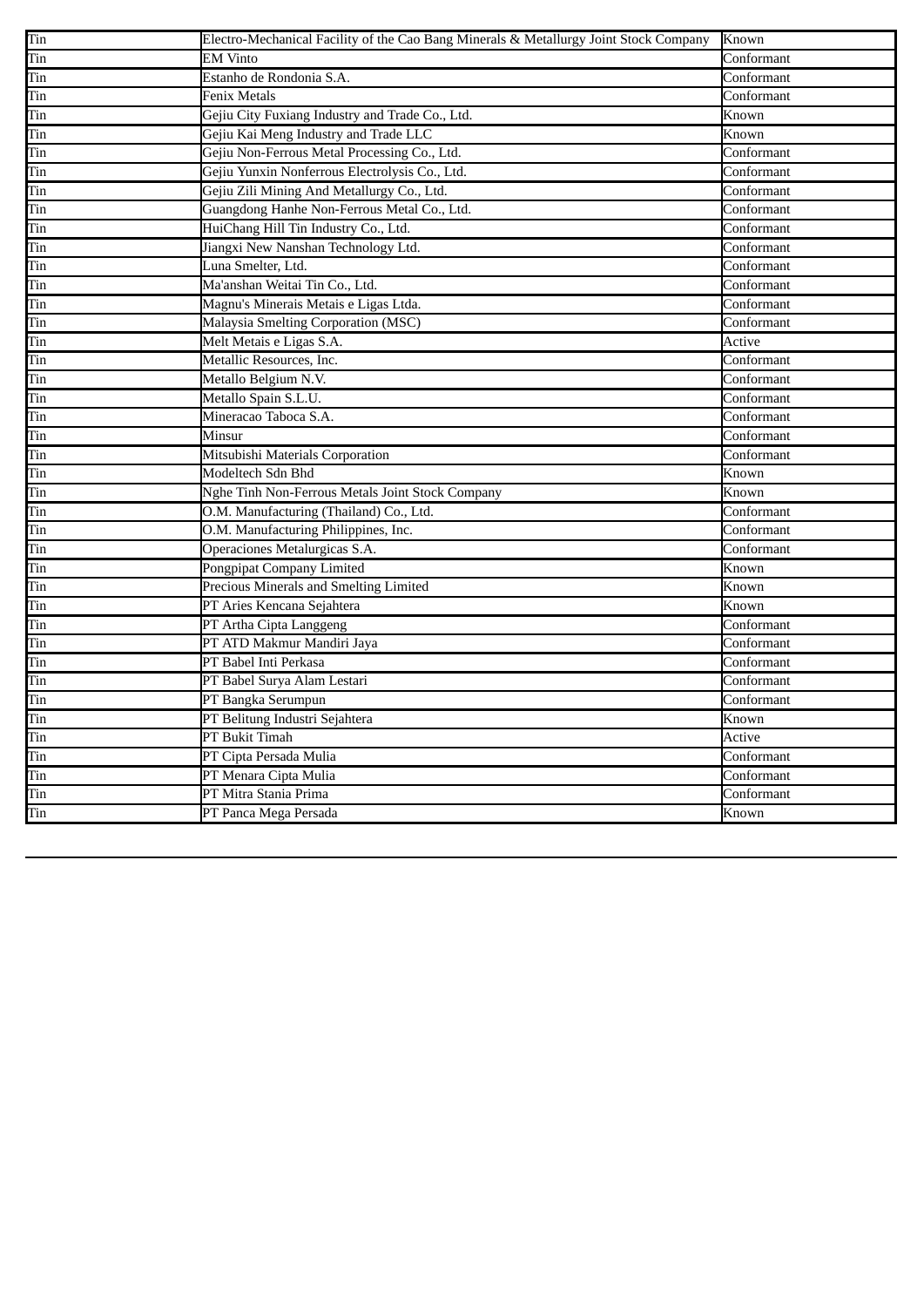| Tin      | PT Prima Timah Utama                                       | Conformant |
|----------|------------------------------------------------------------|------------|
| Tin      | PT Rajawali Rimba Perkasa                                  | Conformant |
| Tin      | PT Refined Bangka Tin                                      | Conformant |
| Tin      | PT Sariwiguna Binasentosa                                  | Conformant |
| Tin      | PT Stanindo Inti Perkasa                                   | Conformant |
| Tin      | PT Sukses Inti Makmur                                      | Active     |
| Tin      | PT Timah Tbk Kundur                                        | Conformant |
| Tin      | PT Timah Tbk Mentok                                        | Conformant |
| Tin      | PT Tinindo Inter Nusa                                      | Conformant |
| Tin      | PT Tirus Putra Mandiri                                     | Known      |
| Tin      | PT Tommy Utama                                             | Known      |
| Tin      | Resind Industria e Comercio Ltda.                          | Conformant |
| Tin      | Rui Da Hung                                                | Conformant |
| Tin      | Soft Metais Ltda.                                          | Conformant |
| Tin      | <b>Super Ligas</b>                                         | Active     |
| Tin      | Thai Nguyen Mining and Metallurgy Co., Ltd.                | Conformant |
| Tin      | Thaisarco                                                  | Conformant |
| Tin      | Tin Technology & Refining                                  | Conformant |
| Tin      | Tuyen Quang Non-Ferrous Metals Joint Stock Company         | Known      |
| Tin      | <b>VQB Mineral and Trading Group JSC</b>                   | Known      |
| Tin      | White Solder Metalurgia e Mineracao Ltda.                  | Conformant |
| Tin      | Yunnan Chengfeng Non-ferrous Metals Co., Ltd.              | Conformant |
| Tin      | Yunnan Tin Company Limited                                 | Conformant |
| Tin      | Yunnan Yunfan Non-ferrous Metals Co., Ltd.                 | Known      |
| Tungsten | A.L.M.T. TUNGSTEN Corp.                                    | Conformant |
| Tungsten | <b>ACL Metais Eireli</b>                                   | Conformant |
| Tungsten | Albasteel Industria e Comercio de Ligas Para Fundicao Ltd. | Active     |
| Tungsten | Asia Tungsten Products Vietnam Ltd.                        | Conformant |
| Tungsten | Chenzhou Diamond Tungsten Products Co., Ltd.               | Conformant |
| Tungsten | China Molybdenum Co., Ltd.                                 | Conformant |
| Tungsten | Chongyi Zhangyuan Tungsten Co., Ltd.                       | Conformant |
| Tungsten | CNMC (Guangxi) PGMA Co., Ltd.                              | Known      |
| Tungsten | Fujian Ganmin RareMetal Co., Ltd.                          | Conformant |
| Tungsten | Ganzhou Haichuang Tungsten Co., Ltd.                       | Conformant |
| Tungsten | Ganzhou Huaxing Tungsten Products Co., Ltd.                | Conformant |
| Tungsten | Ganzhou Jiangwu Ferrotungsten Co., Ltd.                    | Conformant |
| Tungsten | Ganzhou Seadragon W & Mo Co., Ltd.                         | Conformant |
| Tungsten | Global Tungsten & Powders Corp.                            | Conformant |
| Tungsten | Guangdong Xianglu Tungsten Co., Ltd.                       | Conformant |
| Tungsten | H.C. Starck Tungsten GmbH                                  | Conformant |
| Tungsten | Hunan Chenzhou Mining Co., Ltd.                            | Conformant |
| Tungsten | Hunan Chunchang Nonferrous Metals Co., Ltd.                | Conformant |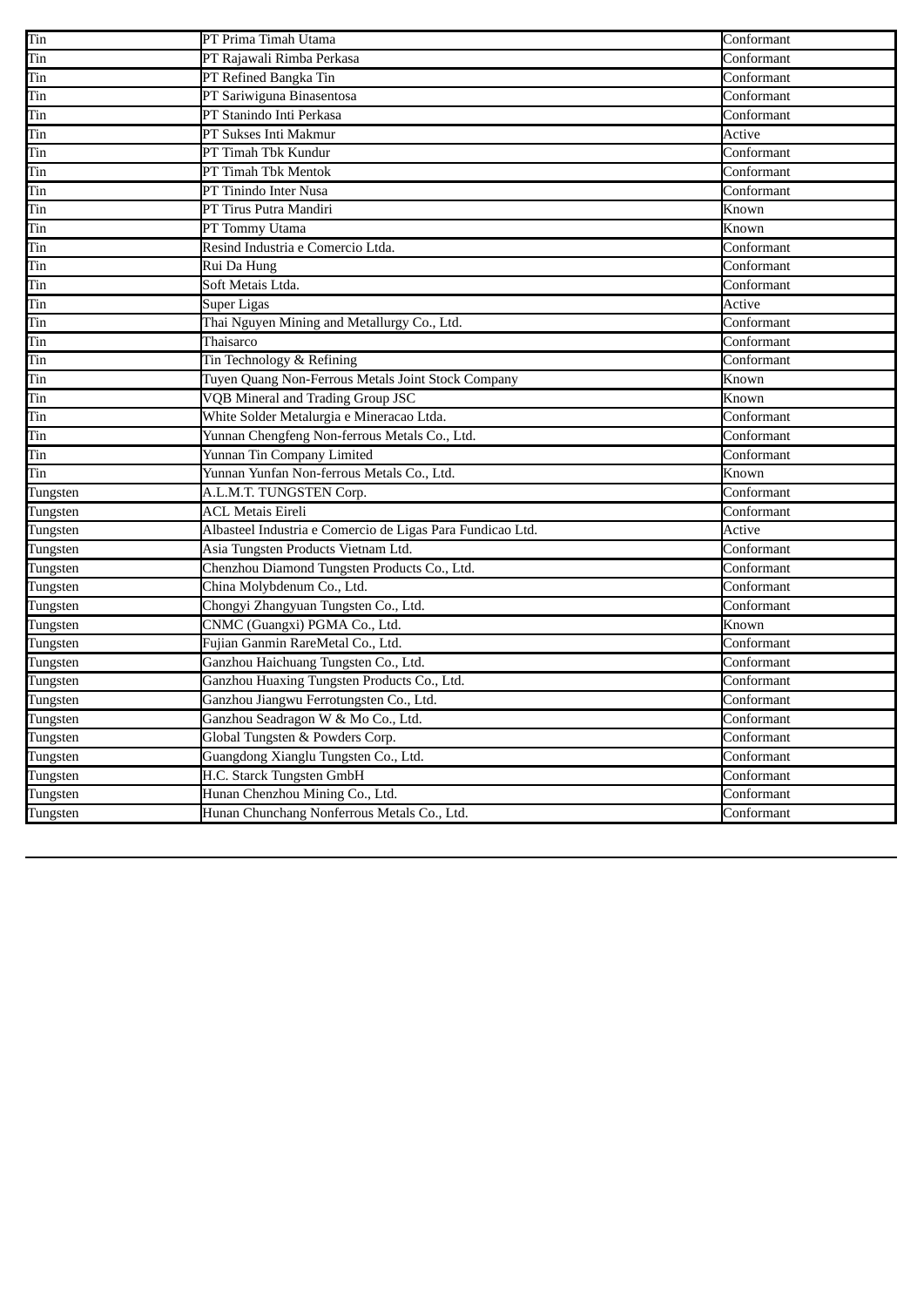| Tungsten | Hydrometallurg, JSC                                           | Conformant |
|----------|---------------------------------------------------------------|------------|
| Tungsten | Japan New Metals Co., Ltd.                                    | Conformant |
| Tungsten | Jiangwu H.C. Starck Tungsten Products Co., Ltd.               | Conformant |
| Tungsten | Jiangxi Gan Bei Tungsten Co., Ltd.                            | Conformant |
| Tungsten | Jiangxi Minmetals Gao'an Non-ferrous Metals Co., Ltd.         | Known      |
| Tungsten | Jiangxi Tonggu Non-ferrous Metallurgical & Chemical Co., Ltd. | Conformant |
| Tungsten | Jiangxi Xinsheng Tungsten Industry Co., Ltd.                  | Conformant |
| Tungsten | Jiangxi Yaosheng Tungsten Co., Ltd.                           | Conformant |
| Tungsten | JSC "Kirovgrad Hard Alloys Plant"                             | Conformant |
| Tungsten | Kennametal Fallon                                             | Conformant |
| Tungsten | Kennametal Huntsville                                         | Conformant |
| Tungsten | KGETS CO., LTD.                                               | Conformant |
| Tungsten | Lianyou Metals Co., Ltd.                                      | Conformant |
| Tungsten | Malipo Haiyu Tungsten Co., Ltd.                               | Conformant |
| Tungsten | Masan Tungsten Chemical LLC (MTC)                             | Conformant |
| Tungsten | Moliren Ltd.                                                  | Conformant |
| Tungsten | Niagara Refining LLC                                          | Conformant |
| Tungsten | Philippine Chuangxin Industrial Co., Inc.                     | Conformant |
| Tungsten | TANIOBIS Smelting GmbH & Co. KG                               | Conformant |
| Tungsten | Unecha Refractory Metals Plant                                | Conformant |
| Tungsten | Wolfram Bergbau und Hutten AG                                 | Conformant |
| Tungsten | Xiamen Tungsten (H.C.) Co., Ltd.                              | Conformant |
| Tungsten | Xiamen Tungsten Co., Ltd.                                     | Conformant |
| Tungsten | Xinfeng Huarui Tungsten & Molybdenum New Material Co., Ltd.   | Conformant |

## **VII. COUNTRY OF ORIGIN INFORMATION**

The countries of origin of the newly-mined 3TG minerals processed by the Conformant SORs in the table above may have included the countries listed below. Country of origin information has been provided to the Company by the Service Provider.

| Angola*        | Guyana             | Peru                      |
|----------------|--------------------|---------------------------|
| Argentina      | Hungary            | Philippines               |
| Armenia        | India              | Poland                    |
| Australia      | Indonesia          | Portugal                  |
| Austria        | Ireland            | <b>Russian Federation</b> |
| <b>Belarus</b> | Israel             | Rwanda*                   |
| Belgium        | Italy              | Saudi Arabia              |
| <b>Bermuda</b> | <b>Ivory Coast</b> | Sierra Leone              |
| <b>Bolivia</b> | Japan              | Singapore                 |
| <b>Brazil</b>  | Jersey             | Slovakia                  |
| Burundi*       | Kazakhstan         | South Africa              |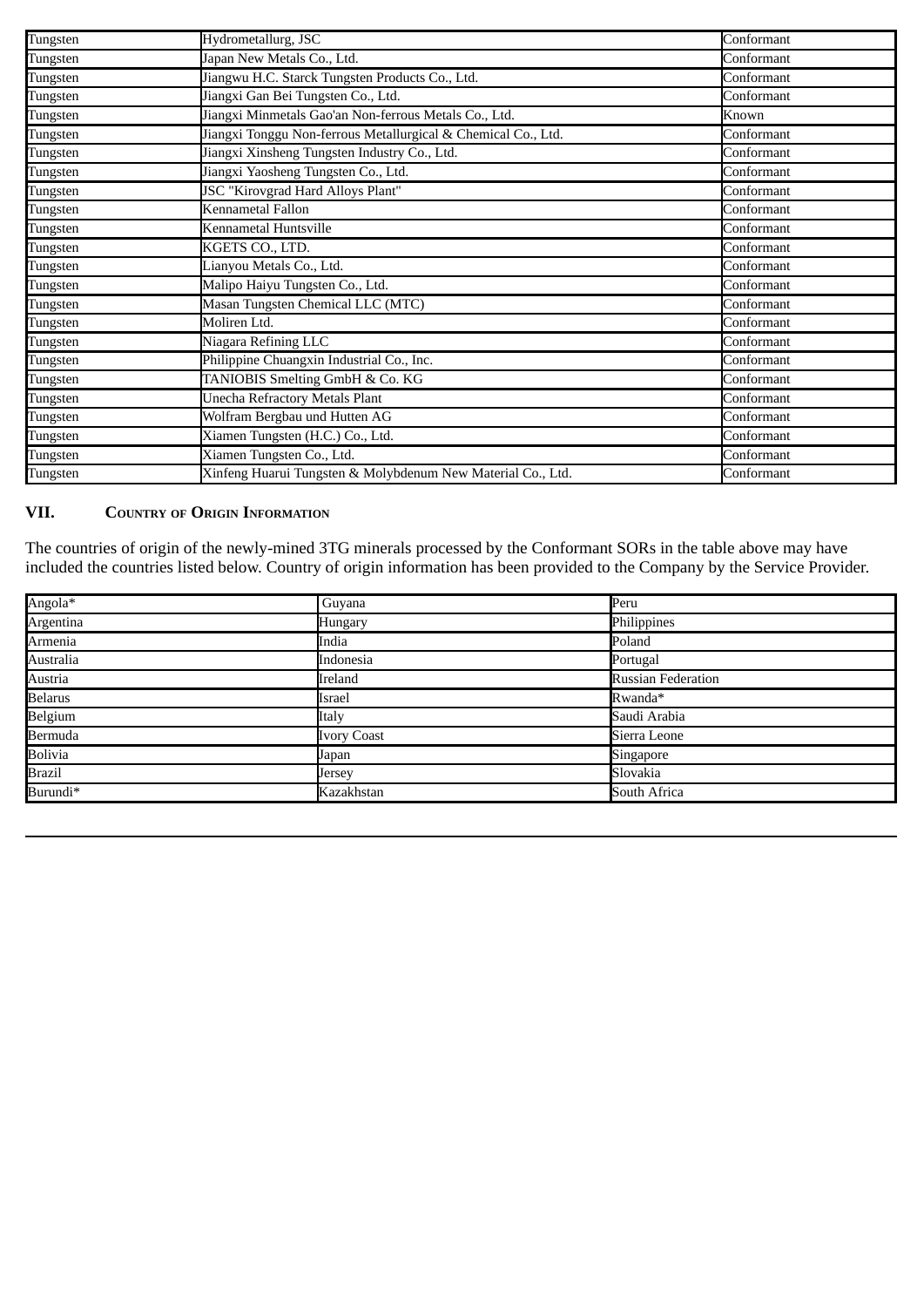| Cambodia                                   | Kenya              | South Sudan*                |
|--------------------------------------------|--------------------|-----------------------------|
| Canada                                     | Korea, Republic of | Spain                       |
| Central African Republic*                  | Kyrgyzstan         | Suriname                    |
| Chile                                      | Laos               | Sweden                      |
| China (Mainland, Hong Kong SAR and Taiwan) | Luxembourg         | Switzerland                 |
| Colombia                                   | Madagascar         | Tajikistan                  |
| Congo (Brazzaville)*                       | Malaysia           | Tanzania*                   |
| <b>Czech Republic</b>                      | Mali               | Thailand                    |
| Djibouti                                   | Mexico             | Turkey                      |
| DRC- Congo (Kinshasa)*                     | Mongolia           | Uganda*                     |
| Ecuador                                    | Morocco            | <b>United Arab Emirates</b> |
| Egypt                                      | Mozambique         | <b>United Kingdom</b>       |
| Estonia                                    | Myanmar            | <b>United States</b>        |
| Ethiopia                                   | Namibia            | Uzbekistan                  |
| Finland                                    | Netherlands        | Viet Nam                    |
| France                                     | New Zealand        | Zambia*                     |
| Germany                                    | Niger              | Zimbabwe                    |
| Ghana                                      | Nigeria            |                             |
| Guinea                                     | Papua New Guinea   |                             |

\* Democratic Republic of the Congo or an adjoining country.

Alternatively, or in addition, some of the identified SORs may have been sourced from recycled or scrap sources.

Tapestry endeavored to determine the mine location of origin of the necessary 3TG minerals contained in its in-scope products by requesting that the suppliers provide it with a completed CMRT and through the other procedures followed by Tapestry and its Service Provider that are described in this Conflict Minerals Report.

#### **VIII. STEPS TO IMPROVE DUE DILIGENCE**

Tapestry intends to further improve upon its supply chain due diligence via the following measures:

- Encourage new suppliers to partner with upstream suppliers to identify the source of 3TG minerals;
- Encourage suppliers that have not yet done so to adopt and communicate their own responsible sourcing policies relating to 3TG minerals;
- Expand internal supply chain mapping and traceability efforts;
- Continue to provide 3TG minerals-specific in person training to our suppliers; and
- Continue to distribute and provide training on our Supplier Code of Conduct to existing and new suppliers. Our Supplier Code of Conduct includes a conflict minerals statement, which requires that vendors who supply Tapestry products that include 3TG minerals to disclose the SORs to Tapestry.